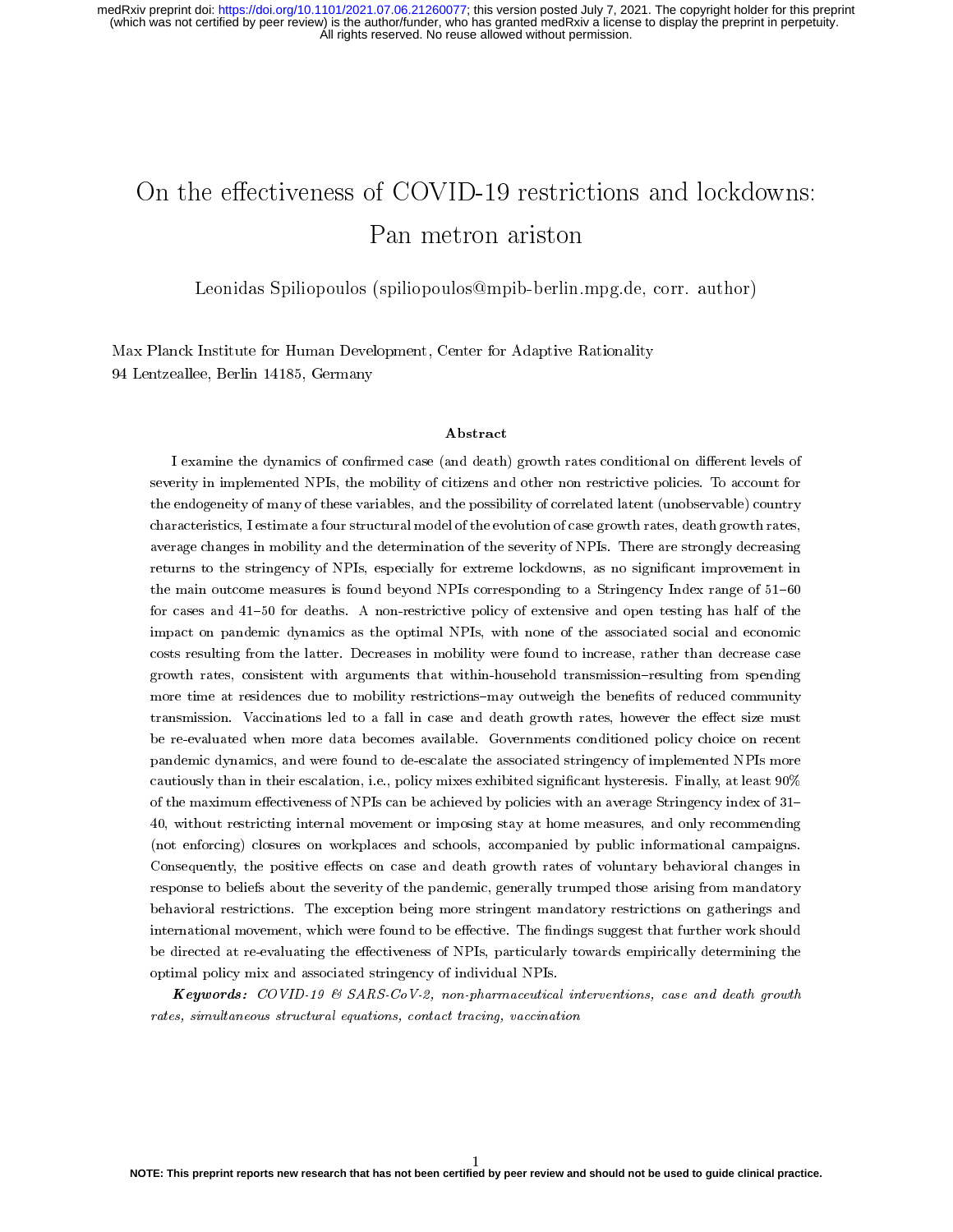### Introduction

The ancient Greek dictum "pan metron ariston" asserts that moderation is best, implying that extreme measures, regardless of which end of the spectrum they are located, are unlikely to be the best policy. With regards to the SARS–CoV-2 pandemic, the one extreme, of no intervention and restrictions was ruled out by most governments early on. The other extreme, of severe restrictions and even complete lockdowns, has not proven to be a bête noire for many governments. Severe lockdowns were imposed during the first wave of the pandemic, when uncertainty regarding the transmission and mortality of Covid-19 was maximal. Such an approach can be justified as a maxmin reaction in the face of uncertain events, minimizing the worst possible outcome. As we learn more about Covid-19 and uncertainty is reduced, better estimates of both the probability distribution and magnitude of possible outcomes can be inferred, allowing for a more nuanced approach aligned with an expected value calculation of costs and benets. However, severe NPIs remain in place in many countries even during the second and third waves, despite the fact that we are now arguably more informed. This can be seen in the evolution of the stringency of government-imposed NPIs (the Stringency Index, SI, on a scale from 0 to 100) plotted in Figure [1,](#page-2-0) which includes the median SI value across countries and the 10th and 90th percentiles. Median SI peaked during the first wave in the month of April, reaching a maximum of 84. The median SI then trended slowly downwards and leveled off to a range of 5560, whilst slowly trending up again as subsequent waves led to a resurgence of the pandemic. As of April 2021, while NPIs had not reached the peak levels of the first wave, the median SI across countries at the last datapoint  $(14/4/2021)$  was still relatively high, 64 (10th perc.=31, 90th=81). Another important observation is that after the peak in April 2020, governments have followed increasingly heterogeneous NPIs as the difference in the 10th and 90th percentiles increased from roughly 30 SI points to oscillating around 50 points since late 2020.

The aim of this study is to exploit this divergence in government responses for improved identification of the effects of the strictness of implemented NPIs on the pandemic dynamics. I will extend earlier work based on limited data from the first wave (Haug et al. [2020;](#page-15-1) Islam et al. 2020; Brauner et al. [2021;](#page-14-0) Bo et al. [2021\)](#page-14-1) and also deal with certain econometric issues with prior analyses. Does the accumulated data from over a year support the continued imposition of stringent NPIs? I will test the whole spectrum of Covid policies in terms of varying degrees of severity to determine whether metron is indeed ariston. If so, it is crucial that we know where exactly the metron lies within the spectrum of policy responses because restrictions and lockdowns have an immense effect on economic and psychological well being, translating into negative health outcomes in the future (Miles, Stedman and Heald [2020;](#page-15-2) Susskind and Vines [2020;](#page-16-0) Altman [2020\)](#page-14-2). The latter are of course difficult to quantify, leading to a propensity to focus instead solely on the positive, immediate effects of NPIs. However, tradeoffs are everywhere and we ignore them at our peril—open debates allowing the free exchange of ideas are of paramount importance (e.g., Melnick and Ioannidis [2020\)](#page-15-3).

Tradeoffs in Covid-19 research Tradeoffs also exist in the choice of pandemic research methodologies, both in terms of the type of model and the data it is estimated on. For example, models may be estimated on data at the national or subnational level. Working at the level of the latter has the benefit of better controlling for country infection dynamics and avoiding possible issues arising from differences in pandemic accounting standards across countries (May [2020\)](#page-15-4). Since data at the national level is broader in terms of country coverage than sub-national data, analyses at the level of the former may carry more external validity and will be less likely to fall prey to overfitting due to small sample noise. Finally, the tradeoff between aggregated (assuming homogeneity or pooled) or disaggregated (individual) modeling depends strongly on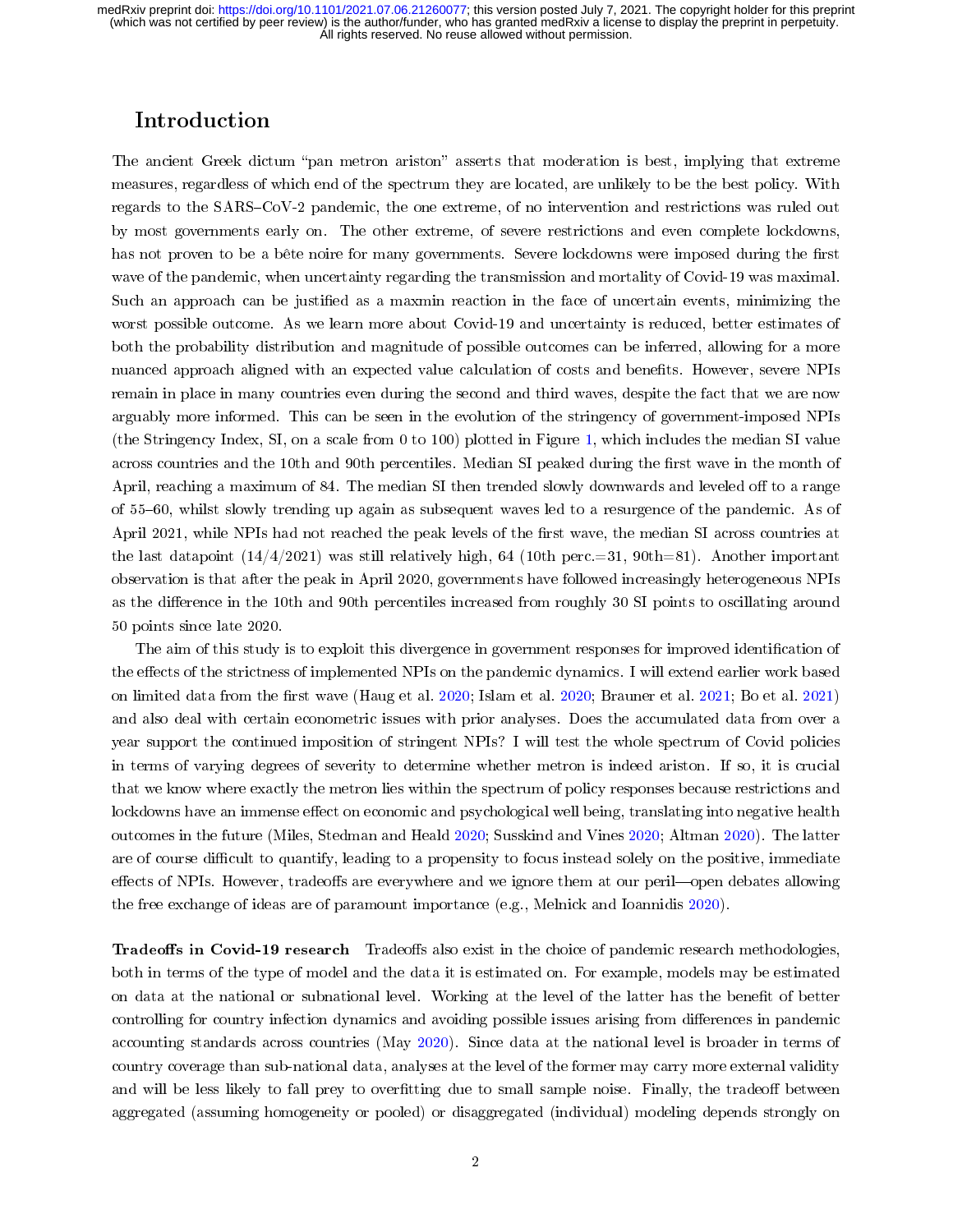<span id="page-2-0"></span>

Figure 1: The time evolution of the Stringency Index across countries

the amount and quality of the data.

The impact of policy interventions can be examined under the prism of three types of different models with their own set of tradeoffs: a) detailed models of epidemiological processes such as SIR-based models (Visscher [2020;](#page-16-1) Dehning et al. [2020;](#page-14-3) Davies et al. [2020\)](#page-14-4), b) agent based modeling of transmission in a population (e.g., Aleta et al. [2020\)](#page-14-5) and c) reduced form models that abstract away from these epidemiological processes and agent interactions at the micro-level, by using simple econometric models based on empirical data, rather than inference of complex epidemiological parameters. Epidemiological models, while desirable as they directly model the underlying mechanisms, are prone to overfitting in the presence of scant or low-quality, noisy data, leading to non-robustness (see Chin et al. [2020;](#page-14-6) Soltesz et al. [2020\)](#page-15-5) since they require estimates of key parameters that are highly uncertain, and whose impact may reverberate signicantly in highly non-linear, exponential growth models. No single approach dominates the rest, especially at the current stage of our understanding of the pandemic. Different approaches must be simultaneously pursued whilst acknowledging the limitations and advantages of each in an attempt to consolidate the findings.

As the literature on Covid-19 is burgeoning, I briefly survey the most similar studies, primarily those employing reduced-form equations. Early discourse was heavily influenced by the epidemiological modeling of the Imperial College COVID-19 Response Team (Flaxman et al. [2020\)](#page-14-7), which concluded that lockdowns were a crucial and necessary strategy for the subduement of the pandemic. Sub-national data from six countries revealed that while not all specific NPIs have a significant impact, overall the implementation of NPIs signicantly reduced infections (Hsiang et al. [2020\)](#page-15-6), without however, explicitly accounting for how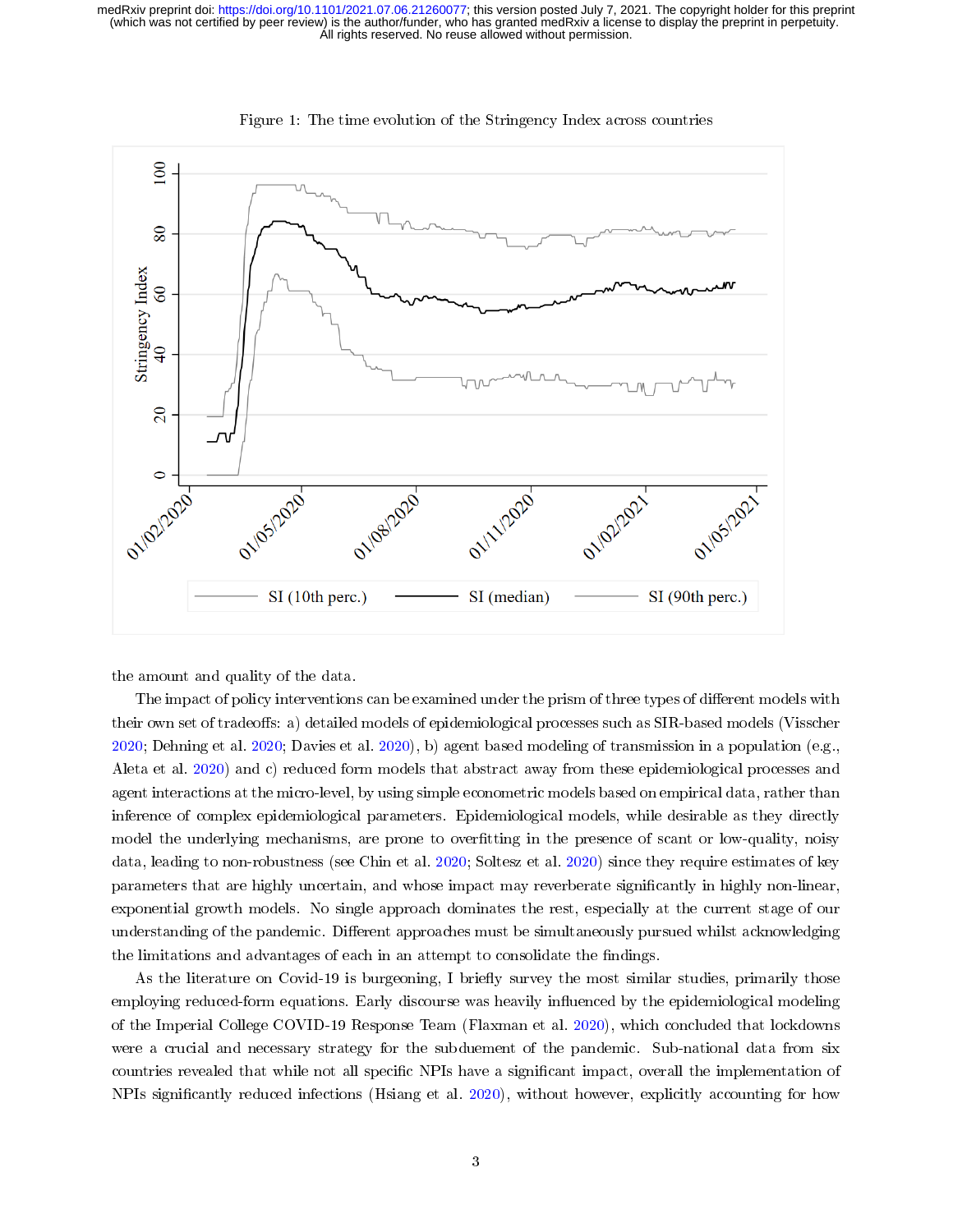restrictive individual NPIs were. Dichotomizing the range of NPIs into less-restrictive (e.g., social distancing, discouragement of international and domestic travel, and large gatherings bans) and more-restrictive (e.g., stay-at-home and business closure orders) reveals no evidence of additional gains associated with the latter in ten countries at the subnational level (Bendavid et al. [2021\)](#page-14-8). Similarly, stringent lockdowns in 24 European countries over the first half of 2020 did not significantly improve pandemic dynamics over less stringent lockdowns (Bjørnskov [2021\)](#page-14-9). This was confirmed using data from 108 countries until May, 2020, (Bonardi et al. [2020\)](#page-14-10) with the implication that NPIs may have a signalling effect leading to voluntary behavioral changes by citizens. Less stringent NPIs already provide a strong enough signal, so that there is nothing to gain from more stringent NPIs. The importance of voluntary behavioral changes is exemplified by the significant changes in mobility found to occur earlier than mandatory restrictions on movement (Abouk and Heydari [2021;](#page-14-11) Farboodi, Jarosch and Shimer [2020\)](#page-14-12), and by the fact that mobility did not return to previous levels after the easing of lockdown restrictions (Gapen et al. [2020;](#page-15-7) Allcott et al. [2020\)](#page-14-13).

I seek to combine the advantages of reduced-form approaches, whilst alleviating some of the drawbacks in their implementations to date. Specifically, earlier studies: a) eschewed behavioral components and agents' incentives, b) estimated a single regression disavowing variable endogeneity, and c) were estimated on datasets from the first few months of the pandemic without the benefit of the currently accumulated data covering other developments such as newer variants.

The importance of behavioral models Models can be classified according to whether they are behavioral or not, i.e., are the behavioral responses of citizens and governments allowed to vary endogenously or are they assumed to be fixed? Agent-based models are by construct behavioral, however standard SIR models are not, and reduced-form work typically estimates single-equation regressions of effects of various NPI variables on either the confirmed case (and or death) growth rate or mobility data, thereby implicitly assuming exogeneity of these variables. However, it reasonable to believe that mobility is dependent on the severity of the NPIs in place, i.e., it may mediate the impact of NPIs on Covid-19 dynamics. Furthermore, NPI stringency may also be endogenous if governments base their policy decisions on recent epidemiological data and trends, e.g., infection growth. Consequently beyond modeling only SARS-CoV-2 dynamics, agents' adaptive reactions to the situation merit attention: those of citizens (Cowling et al. [2020\)](#page-14-14) (through mobility, precautionary and voluntary measures and other behavioral responses) and those of governments through the choice and timing of policies.

Beyond the foundational use of behavior in agent-based models, behavioral components can be introduced both to epidemiological and reduced form models. The former is significantly more common than the latter, which I will pursue in this study. The incorporation of behavioral components in SIR models leads to very different long-run predictions than models based on standard non-behavioral SIRs (Kermack and McKendrick [1927\)](#page-15-8). A common finding is that the system tends to an equilibrium reproduction rate of 1 (Gans [2020\)](#page-15-9), sometimes with oscillations if behavioral components operate with lags (Cochrane [2020;](#page-14-15) Atkeson [2021\)](#page-14-16). These studies highlight the importance of modeling the evolution of behavioral responses, as they can lead to important qualitative, not just quantitative, changes in pandemic dynamics. The canonical behavioral response depends on the perceived risk of infection and severity; e.g., consumers' behavioral changes in shopping habits were predominantly of their own volition rather than through the imposition of legal restrictions (Goolsbee and Syverson [2021\)](#page-15-10). Behavioral incentives can have a stabilizing effect on the infection growth rate, as the higher it is, the more likely citizens are to react by adjusting their behavior to decrease the chances of infection. However, it is important to also bear in mind that individual behavior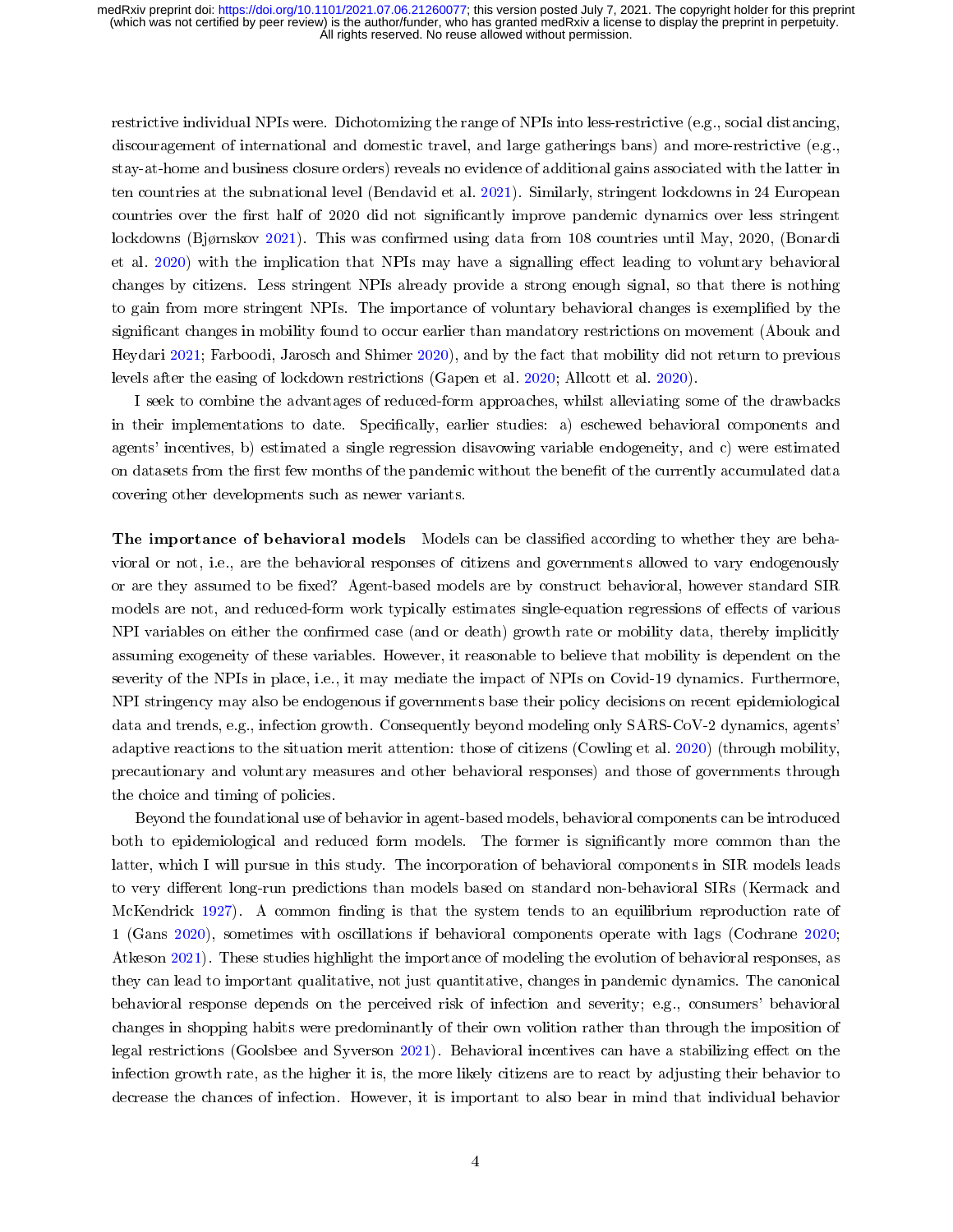may become more reckless as risks are mitigated—see the risk-compensation literature (Peltzman [1975\)](#page-15-11). For example, as the pandemic starts to wane, citizens may adopt more risky practices, thereby slowing down the decrease in the infection rate. Similarly, extensive testing and vaccinations may elicit adverse behavioral responses if citizens believe they are less likely to contract Covid-19 and infect others.

The importance of beliefs and expectations Importantly, there may be latent (unobservable) variables, such as culture (Laliotis and Minos  $2020$ ), at the country-level that jointly influence key variables that are typically assumed to be exogenously determined instead. For example, low social capital and trust in government may affect case growth rates directly and indirectly, through other explanatory variables. Suppose that low-trust countries also tend to have inadequate public health systems. This will have a direct impact on case and mortality growth due to inadequate health care, but also an indirect effect. The government, knowing that the health system is weak (e.g., scarce intensive care units), may impose more stringent NPIs compared to countries with better health systems, in a attempt to prevent them from lling to capacity. Expectations and beliefs of citizens and governments can further introduce endogeneity. Low trust between citizens and government institutions may lead citizens to underestimate the severity of the situation as presented by governments, and the government, expecting this, may act to impose stricter restrictions in anticipation of the weaker behavioral response by its citizens.

Simultaneously modeling endogeneity and unobservable variables, behavioral incentives and beliefs Acknowledging that confirmed case and death growth, mobility and government policies are endogenous requires a system of four equations to fully model these interactions and avoid biases resulting from simpler regressions that implicitly impose exogeneity. I complement the literature by employing econometric procedures, namely structural multi-equation modeling including unobservable or latent variables and their effects, to improve upon the external validity of prior analyses. Such a system of equations can be viewed through the lens of game theory, that is, the modeling of different agents, who react to each others strategies and expectations thereof. I propose, an admittedly rudimentary, model of the adaptive interactions of these three agents.<sup>[1](#page-4-0)</sup> My approach complements existing studies by investigating a large number of countries, with the associated benefits of pooling estimates for robustness, but other disadvantages such as the assumption of homogeneity across countries and the need to focus on aggregated measures of key endogenous variables-rather than their individual components (Haug et al.  $2020$ )-to avoid a computationally-intractable and unidentiable system of equations. A central question is whether there are decreasing returns to the effectiveness of NPIs with severity, and if so, to estimate the approximately optimal severity of government policies. This remains a critical question not only for future pandemics, but also because NPIs may be valuable even during the vaccination phase (Rella et al. [2021\)](#page-15-13).

### Methods

National-level data from 132 countries covering the time period from 15th February 2020 to 14th April 2021 was compiled, extending previous analyses to data including the appearance and spread of the B.1.1.7 and B.1.351 variants detected late 2020, and the more recently discovered variants such as P.1. Confirmed case and death counts, vaccinations, and tests, were download from the Covid-19 Data Hub (Guidotti and

<span id="page-4-0"></span> $1$ Unfortunately, while very interesting, a more rigorous game-theoretic analysis would require significantly more data to effectively infer or observe expectations of agents and the multitude of ways to react to said information.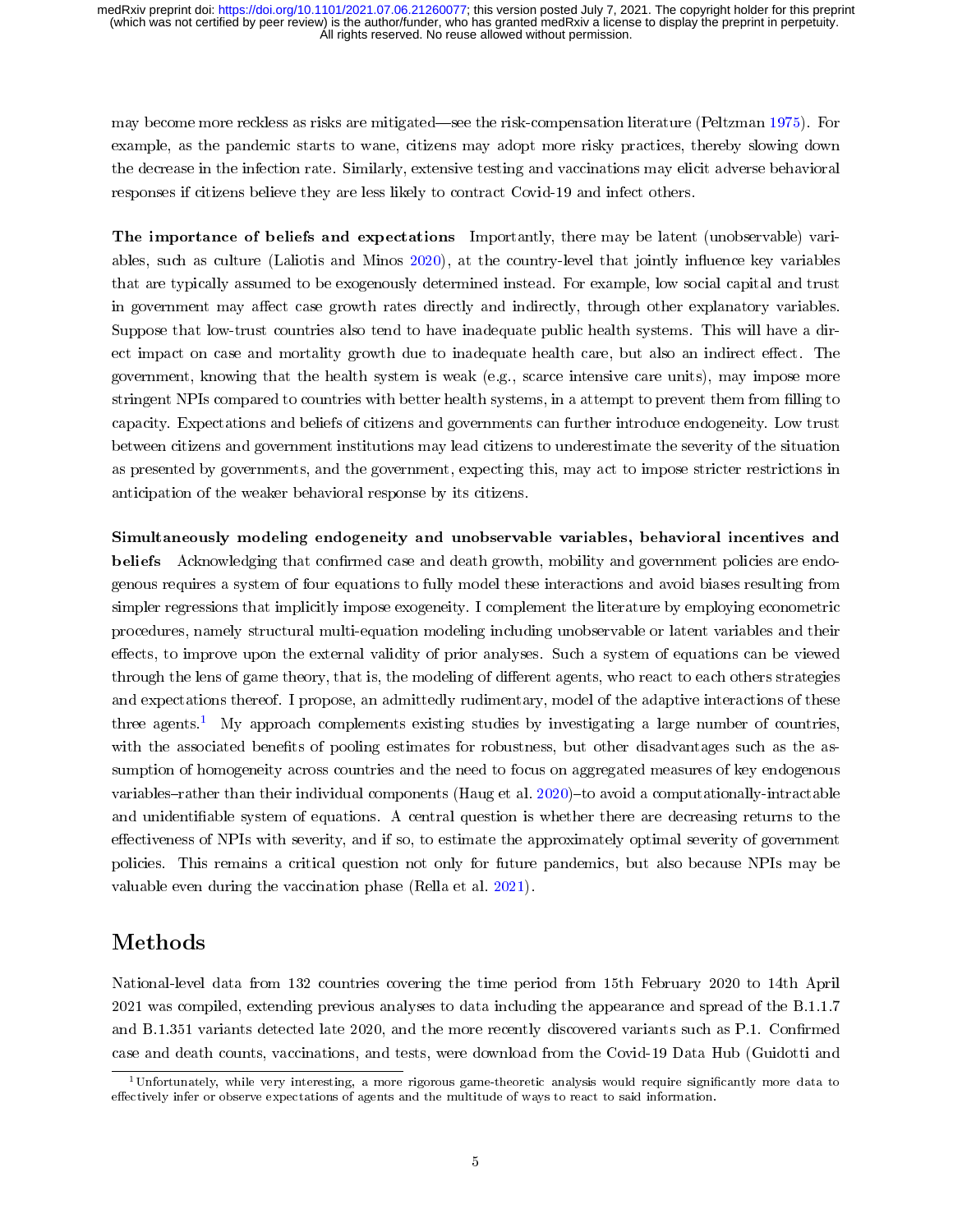Ardia [2020\)](#page-15-14), which also included the implementation of NPIs-a composite score or Stringency Index-sourced originally from the Oxford COVID-19 Government Response Tracker (Hale et al. [2021\)](#page-15-15). Mobility data from the Google Community Mobility Report (Google [2020\)](#page-15-16) was merged with the datafile from the aforementioned database.

The growth in confirmed cases (deaths) was calculated as the log difference in the cumulative confirmed cases (deaths) for two consecutive days multiplied by 100 (i.e., they can be interpreted as approximate percentage growth rates). The summary statistics for growth in confirmed cases are:  $\#$  of obs. 53,279. mean=2.74%, stdev.=8.87% and for deaths:  $\#$  of obs. 49,366, mean=1.997%, stdev.=6.84%. To allow for a non-linear relationship between the Stringency Index and case/death growth, a semi-parametric approach was implemented by subdividing the SI (ranging continuously from 0 to 100) into a baseline of no restrictions (0) and the deciles  $(1-10, 11-20, \ldots, 91-100)$ . The set of (non-restrictive) policies that we examine are: the testing policy (TP) variable, which takes on three levels  $(l)$  of 0 (no testing) through to 3 (open testing), contact tracing (CT) policy takes on levels of 0 through 2, the proportion of the population tested per day (TPop) and the cumulative percentage of the number of vaccinations compared to the country's population  $(V)$ —this can be greater than 100% due to some vaccines requiring more than one dose.

I address the issues identied above by simultaneously estimating four generalized structural equations to model the complex inter-relationships between variables—see Figure [2](#page-6-0) for a graphical representation of the causal structure and equations  $1-4$ . The dependent variables for each equation are: (eq. 1) the growth rate of confirmed cases  $(\dot{C})$ , (eq. 2) the growth rate of confirmed deaths  $(\dot{D})$ , (eq. 3) the seven-day moving-average of mobility  $M_{i,t}$  and (eq. 4) the ordered categorical variable  $S_{i,t}^l$  derived from the stringency index.

Equations 1–4 below completely define the econometric model. It incorporates lagged relationships between the case (and death) growth rates, and other variables arising from the approximate delay in symptom onset and case confirmation and the timing of exposure to the virus (Rothan and Byrareddy [2020\)](#page-15-17). The lags for the growth rate in deaths are longer than those for cases (by 14 days) to reflect the fact that on average deaths occur at a much later time after infection, e.g., due to deaths occurring after lengthy hospitalization in intensive care units. The exact determination of the lags is not critical, as there is a high degree of autocorrelation of the key lagged variables. To simplify the model, all lags and moving-averages were multiples of 7 days to remove the effects of systematic daily variations.

The 7-day moving average of the percentage change in mobility (compared to the pre-Covid baseline for each country) is denoted by  $M_{i,t}$ —this was constructed by an equal-weighting of three individual variables separately measuring mobility towards groceries and pharmacies, transit stations and workplaces. Since this variable is normalized at a different baseline per country, additional random effects at the country level were not implemented in equation 3, in contrast to all other equations.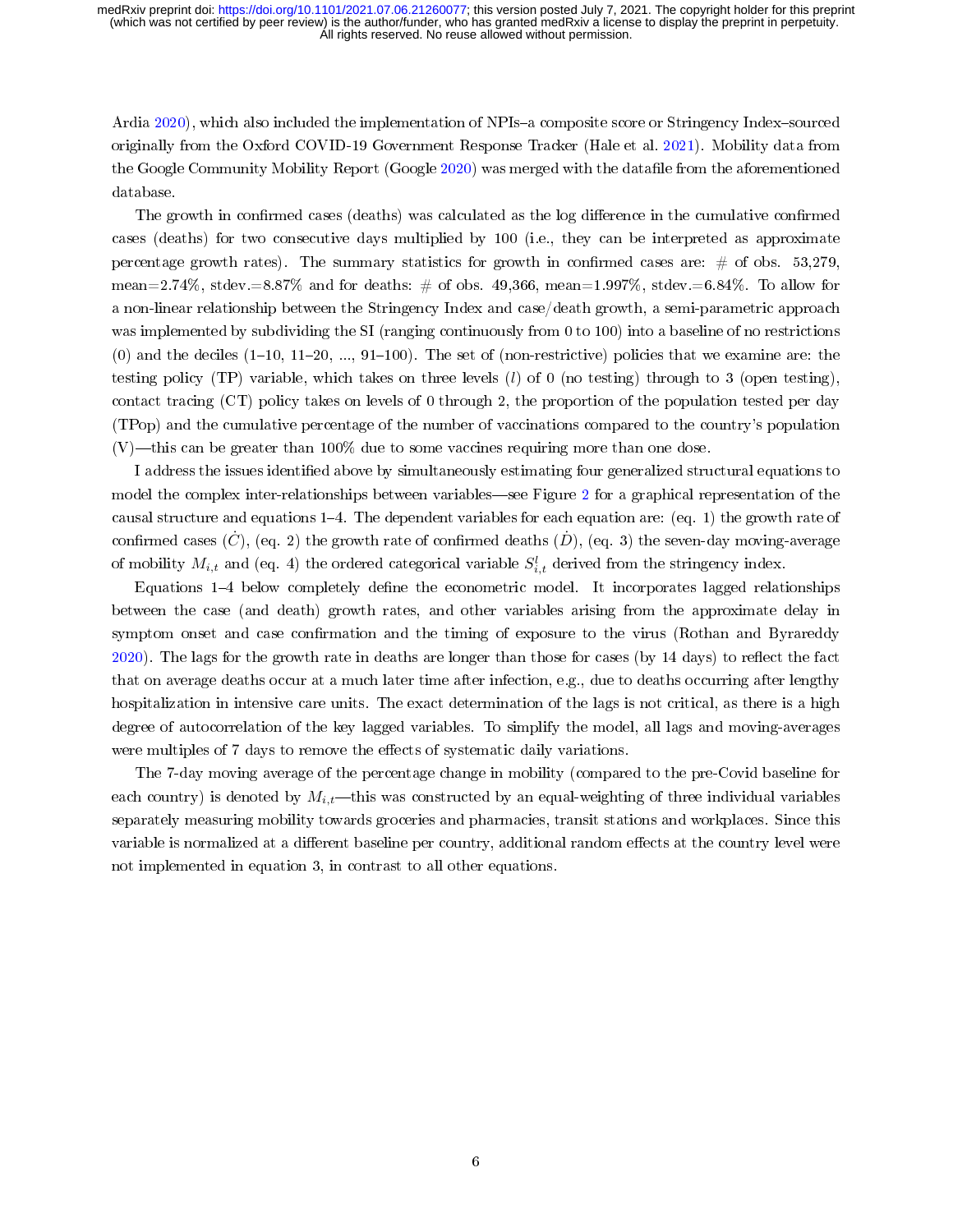<span id="page-6-0"></span>

Figure 2: A 4-equation structural model of Covid-19 dynamics

$$
\dot{C}_{i,t} = \alpha^{1} + \beta_{1}^{c} M_{i,t-7} + \sum_{l=1,...,10} \beta_{2,l}^{c} S I_{i,t-14}^{l} + \sum_{l=1,2,3} \beta_{3,l}^{c} T P_{i,t-14,l}^{l} + \sum_{l=1,2} \beta_{4,l}^{c} C T_{i,t-14,l}^{l} \qquad (1)
$$
\n
$$
+ \beta_{5}^{c} T P o p_{i,t-14} + \beta_{6}^{c} V_{i,t-14} + \sum_{l=1,...,6} \beta_{7,l}^{c} W_{t}^{l} + \lambda_{i}^{1} + \epsilon_{i,t}^{1}
$$
\n
$$
\dot{D}_{i,t} = \alpha^{2} + \beta_{1}^{d} M_{i,t-21} + \sum_{l=1,...,10} \beta_{2,l}^{d} S I_{i,t-28}^{l} + \sum_{l=1,2,3} \beta_{3,l}^{d} T P_{i,t-28,l}^{l} + \sum_{l=1,2} \beta_{4,l}^{d} C T_{i,t-28,l}^{l} \qquad (2)
$$
\n
$$
+ \beta_{5}^{d} T P o p_{i,t-28} + \beta_{6}^{d} V_{i,t-28} + \sum_{l=1,...,6} \beta_{7,l}^{d} W_{t}^{l} + \lambda_{i}^{2} + \epsilon_{i,t}^{2}
$$
\n
$$
M_{i,t} = \alpha^{3} + \sum_{l=1,3,5} \gamma_{i} S I_{i}^{l} + \gamma_{6} \dot{C}_{i,t-1} + \epsilon^{3}
$$
\n(3)

$$
M_{i,t} = \alpha^3 + \sum_{l=1,\dots,10} \gamma_{1,l} S I_{i,t-7}^l + \gamma_2 \dot{C}_{i,t-7} + \epsilon_{i,t}^3
$$
 (3)

$$
p(SI_{i,t} \le l) = \Lambda \left(\alpha_l^4 - \delta_1 \dot{C}_{i,t-7} + \delta_2 I \left[\dot{C}_{i,t-7} - \dot{C}_{i,t-14}\right] - \lambda_i^4\right)
$$
\n
$$
\sigma_{\lambda,1}^2 \quad \sigma_{\lambda,12} \quad \sigma_{\lambda,14}
$$
\n
$$
(4)
$$

$$
(\lambda_i^1, \lambda_i^2, \lambda_i^4) \sim \mathcal{N}(\mathbf{0}, \mathbf{\Sigma}_{\boldsymbol{\lambda}}), \mathbf{\Sigma}_{\boldsymbol{\lambda}} = \begin{bmatrix} \sigma_{\lambda,1} & \sigma_{\lambda,12} & \sigma_{\lambda,14} \\ \sigma_{\lambda,12} & \sigma_{\lambda,2}^2 & \sigma_{\lambda,24} \\ \sigma_{\lambda,14} & \sigma_{\lambda,24} & \sigma_{\lambda,4}^2 \end{bmatrix}
$$

$$
(\epsilon_i^1, \epsilon_i^2, \epsilon_i^3) \sim \mathcal{N}(\mathbf{0}, \mathbf{\Sigma}_{\epsilon}), \mathbf{\Sigma}_{\epsilon} = \begin{bmatrix} \sigma_{\epsilon,1}^2 & 0 & 0 \\ 0 & \sigma_{\epsilon,2}^2 & 0 \\ 0 & 0 & \sigma_{\epsilon,3}^2 \end{bmatrix}
$$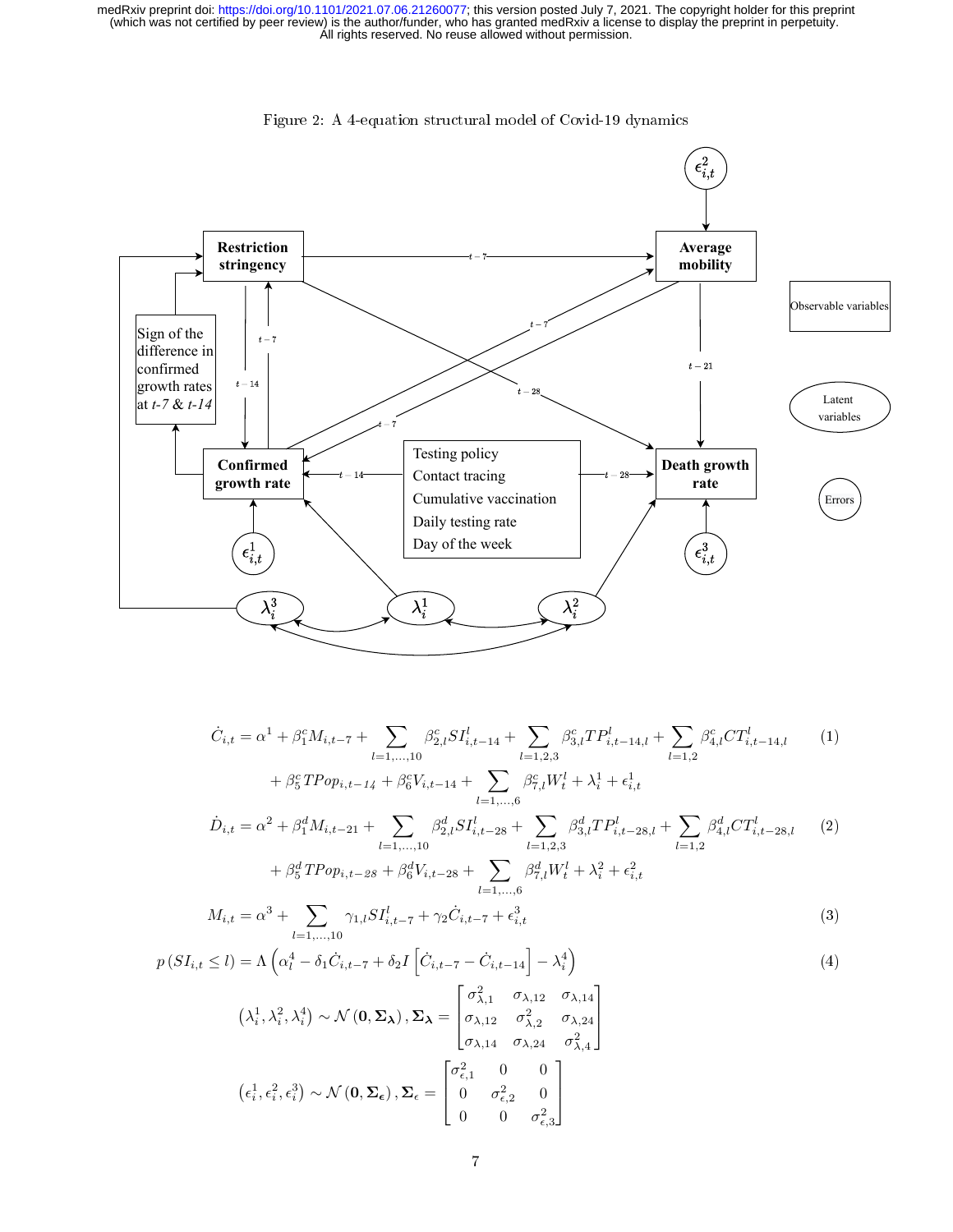In eq. 4,  $SI_{i,t}^{l}$  is an ordered variable of the stringency index ranging in levels from 0 to 10, in equation 1 it enters as a set of dummy variables. An indicator function captures government hysteresis or pathdependence  $I\left[\dot{C}_{i,t-7}-\dot{C}_{i,t-14}\right],$  which is equal to 1 if the case growth rate has been increasing or zero if it has been decreasing. If the estimated coefficient  $\delta_2 > 0$  then this means that for the same level of case growth, governments will on average be more likely to impose more stringent NPIs if the case growth trend is negative than if it were positive.

The initial date used in the estimation varied by country as it was to set to the first day with a confirmed case. Any missing datapoints for the confirmed cases and deaths, number of tests and vaccinations at time t were set equal to the value at time  $t - 1$ ; note, this was done on the raw data of these variables, which were coded as cumulative sums until time t. Country-level unobservable characteristics were modeled using unique random effects  $\lambda_i^e$  for equations  $e = 1, 2$  and 4, allowing for covariance between all the random effects to capture the joint impact of unobservable country characteristics. Fixed-effects for the day of week are denoted by  $W_t^l$ .

Possible hysteresis, or path-dependence, in governments' determination of the level of NPI stringency is also modeled, conditional on whether the case growth rate has recently been declining or increasing. The hypothesis is that governments are slower at scaling back stringent NPIs as the pandemic threat recedes than they are in implementing them during outbreaks. Fixed-effects accounted for the possible influence of the day of the week on case and death rates. Cluster-robust standard errors were employed to account for heteroskedasticity and within-panel dependence of errors. Of course, the usual disclaimers hold regarding the use of observational data and the causal assumptions embedded in the chosen structural equations and variable relationships.

### Results

Detailed regression results can be found in Tables [2](#page-17-0) and [3,](#page-18-0) below I present the main estimates graphically.

Highly correlated latent (unobservable variables) influence both government policy and confirmed case/death growth rates The estimated covariances (and associated correlation) between the country-level latent variables in equations  $1, 2$  and  $4$  are all positive and significantly different from zero at the 0.001% level:  $\rho_{\lambda,12}=0.98$  [95% CI: 0.95,1.00],  $\rho_{\lambda,14}=0.66$  [0.54,0.79],  $\rho_{\lambda,24}=0.68$  [0.56,0.80]. This validates our hypothesis that there exist significant unobservable variables that may simultaneously influence case and death rates, but also government responses to the pandemic in terms of the severity of restrictions. Ignoring these relationships by estimating a single regression of case or death growth rates, as is commonly done in the literature, would have led to biased estimates.

Adaptive expectations of the risk of infection impact non-residential mobility Beyond the effect of NPIs, citizens react to increases in the 7-day lag in the growth rates of confirmed cases by reducing mobility. This is consistent with a theory of citizens forming adaptive expectations about the severity of the pandemic at any point in time and the risk of contraction based on the data. The impact of the daily growth in confirmed cases is  $\hat{\gamma}_2 = -0.214$  [-0.255,-0.174]. Putting the effect size into perspective, an increase in the case rate of 1% point, would result on average in a relatively weak 0.21% point reduction in mobility compared to the baseline.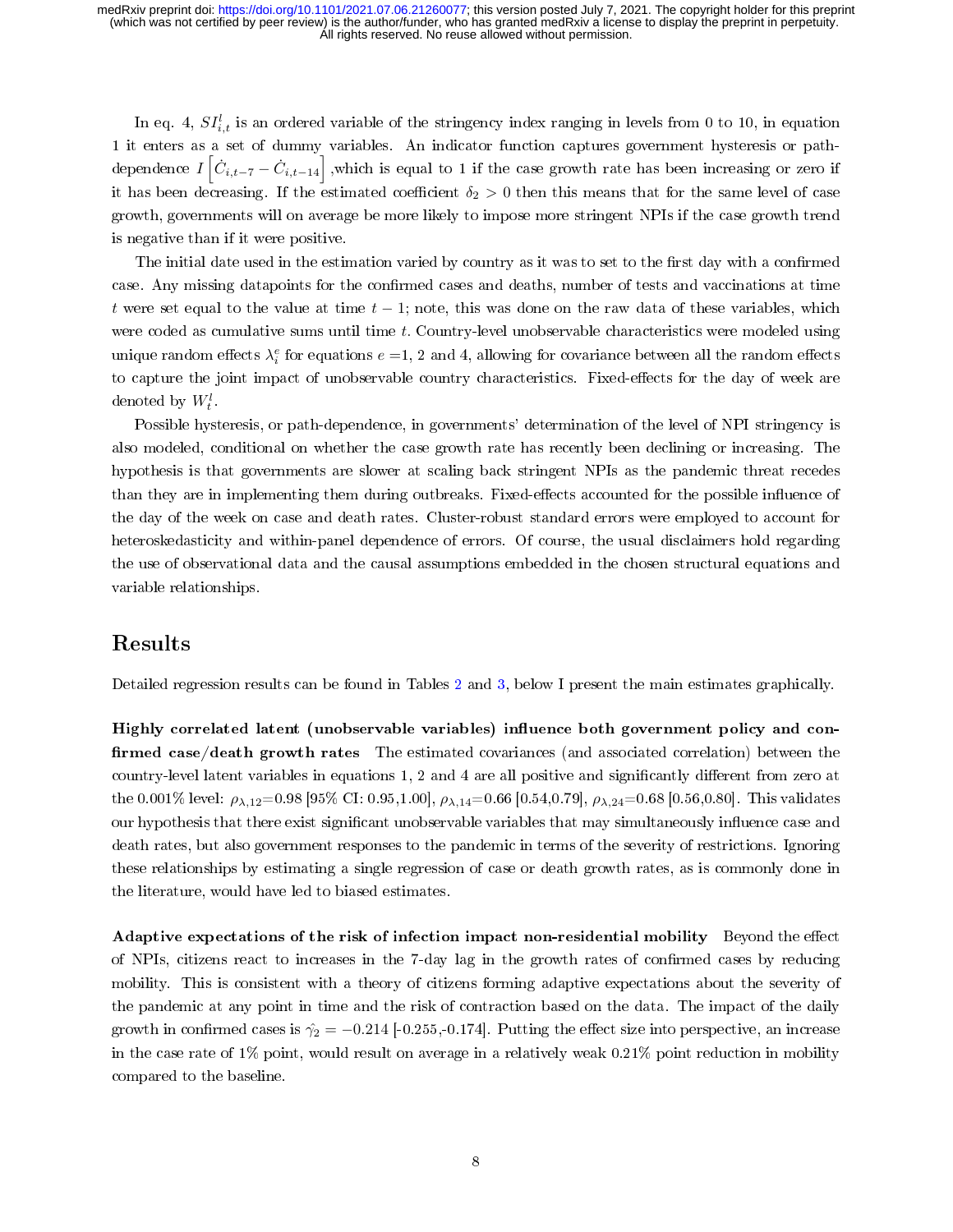

<span id="page-8-0"></span>Figure 3: Impact of policy Stringency index on the percentage change in non-residential mobility  $(\gamma_{1,l})$ 

The indirect links between NPIs and confirmed cases/deaths The indirect links consist of two components in each case,  $(SI \to M)$  and  $(M \to \dot{C})$ ,  $(SI \to M)$  and  $(M \to \dot{D})$ . The following results will establish that both indirect components are significantly different from zero. Consequently, non-residential mobility acts as the mediator in this relationship between NPI stringency and case/death growth rates. First I report the evidence regarding the  $SI \rightarrow M$  component that is common to both instances and then the second component.

Higher NPI severity restricts non-residential mobility Non-residential mobility is clearly impacted by the SI (see the estimates in Table [2](#page-17-0) and Figure [3](#page-8-0) below), as the null hypothesis that all SI dummy variables are equal to zero is rejected  $(\chi^2(10) = 428.38, p < 0.0001)$ . Furthermore, it is monotonically decreasing in the ten SI ranges.

Lower non-residential mobility increases case and death growth rates The theoretical motivation behind restricting mobility through lockdown measures is that its reduction will lead to a fall in the number of social interactions, with the hope that this will reduce transmission and infection. However, a reduction in non-residential mobility must, by definition, be mirrored by an increase in the time spent within residences—indeed, they are highly negatively correlated in the Google mobility data; the median correlation within panels is  $-0.89$ . Consequently, reductions in non-residential mobility may have a detrimental effect on case/death growth as although transmission outside the home may be reduced, within-household transmission may be enhanced as people spend increasingly more time within the confines of a closed space with others (Sun et al. [2021\)](#page-15-18). Since the two effects work in opposite directions, whether restricting non-residential mobility reduces case/death growth or not must be resolved empirically. Our finding that the coefficient of  $M_{i,t-7}$  is significantly negative for cases,  $\hat{\beta_1^c} = -0.0417$  ([-0.0578, -0.0256] ,  $p < 0.001$ ) and similarly  $M_{i,t-21}$ for deaths  $\hat{\beta_1^d} = -0.0162$  ([–0.03, –0.002],  $p = 0.025$ ), supports the hypothesis that the benefits of reduced non-residential mobility are more than outweighed by the detrimental effects of increased within-household transmission (conditioning on the stringency of government policies). The effect size is moderate, as a  $10\%$ point decrease in mobility leads to an increase in 0.4% points of the case growth rate.

The direct link between SI and case/death growth rates Turning to the direct effect of the stringency index of restrictions on case growth rates, the hypothesis that the set of  $\beta_{2,l}^c$  estimates are all equal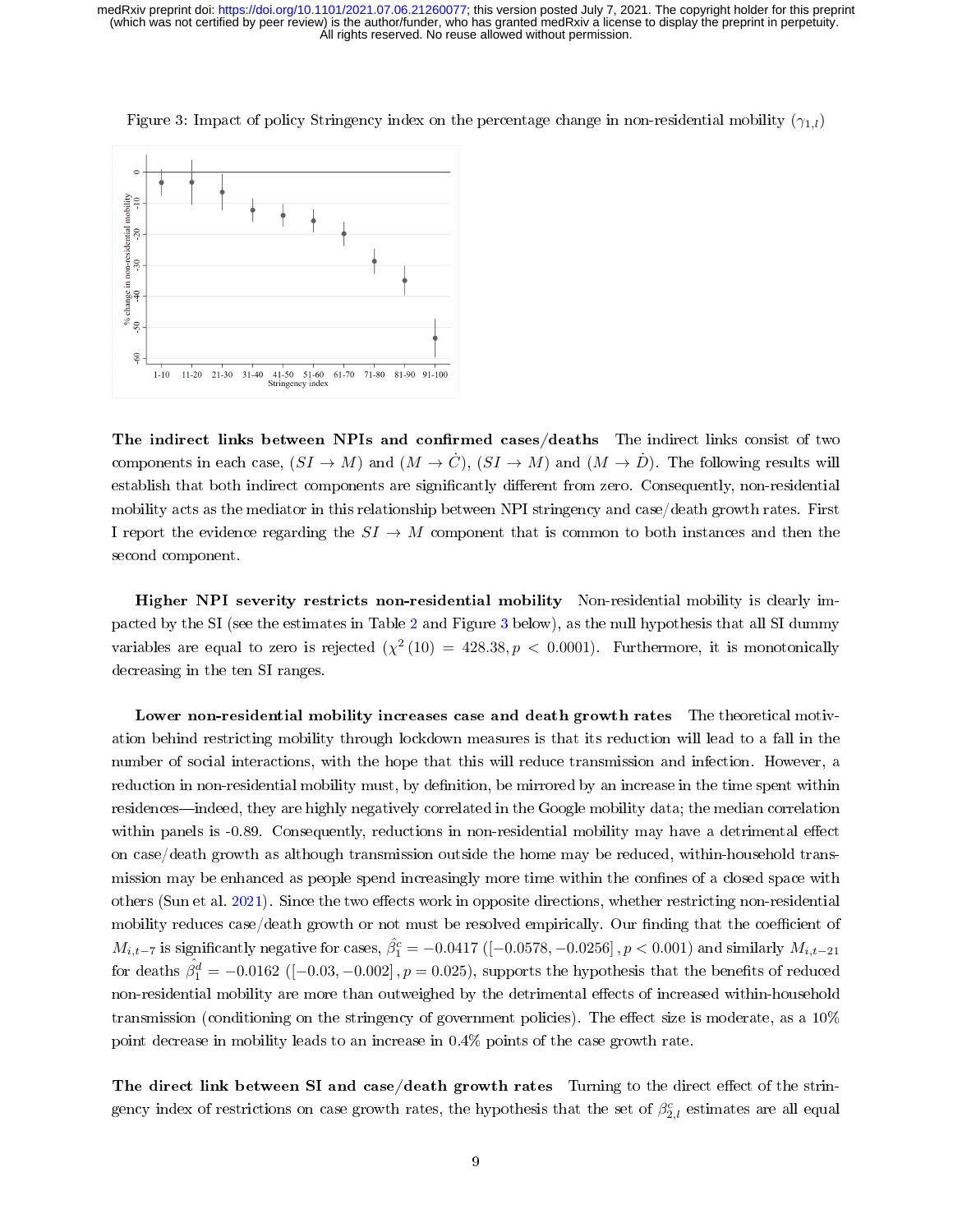<span id="page-9-0"></span>

#### Figure 4: Total effect of the level of the Stringency Index

to zero is rejected  $(\chi^2(10) = 137.28, p < 0.0001)$ . Furthermore, there is evidence of a nonlinear relationship, with strongly decreasing returns to the effectiveness of restrictions with increasing severity (see Table [2,](#page-17-0) and note that the conclusions are similar for death growth rates).

The total effect of NPI stringency on case/death growths and the optimal level of SI The total effect of NPI stringency on case growth can be computed by adding the direct  $\beta_{2,l}$  and indirect paths  $\gamma_{1,l}\times\beta_1$  for each stringency level of  $l.$  This combined effect of SI on  $\dot{C}_{i,t}$  and  $\dot{D}_{i,t}$  is documented in Table  $4$ and presented graphically below in Figure [4.](#page-9-0)

The maximum impact of SI on case growth is observed for the SI range of 61–70. We test the difference in effectiveness of all other levels against the most effective range 61-70, correcting for multiple comparisons using the Sidak correction.<sup>[2](#page-9-1)</sup> There is no difference in effectiveness for the ranges  $51-60$  and  $71-80$  (see Table [5](#page-19-0) for the test statistics); the ranges  $(81-90, 91-100)$  are significantly less effective than the range of  $61-70$ . Consequently, there are no further gains to be achieved beyond the SI range of 51–60. The socially optimal SI range, however, must account not only for the positive effects of NPIs, but also for the significant economic and other health-related costs that result from restrictions (for example, see Miles, Stedman and Heald [2020;](#page-15-2) Susskind and Vines [2020;](#page-16-0) Altman [2020\)](#page-14-2). While this would require a full cost-benefit analysis (Rowthorn and Maciejowski [2020;](#page-15-19) Appleby [2020\)](#page-14-17) that is beyond the scope of this paper, we can derive the approximate upper bound of the socially optimal level of the SI with a single assumption about the cost profile of different SI levels. Namely, I only assume that the costs are monotonically increasing in the SI level. Consequently, without the need to quantify costs, I conclude that the upper bound of the socially optimal SI level,  $SI^*$  is  $51-60$ , i.e., the minimum SI range that is not significantly different from the maximum effect at  $61-70$ .

While the quantification of the exact costs is an important endeavour, it is fraught with many difficulties. such as converting non-economic outcomes into monetary terms and would require many assumptions about highly uncertain possible effects, many in the distant future. By contrast, this upper-bound on  $SI^*$  is extremely robust, albeit less informative. The above derivation of SI\* is based on statistical signicance, however it is possible that lower SIs may be statistically significantly different from SI<sup>\*</sup>, but that the difference

<span id="page-9-1"></span> $2$ Note, if anything this underestimates the possible range of non-significantly different SI ranges, as it ignores the uncertainty associated with whether the range  $61-70$  is truly the most effective range.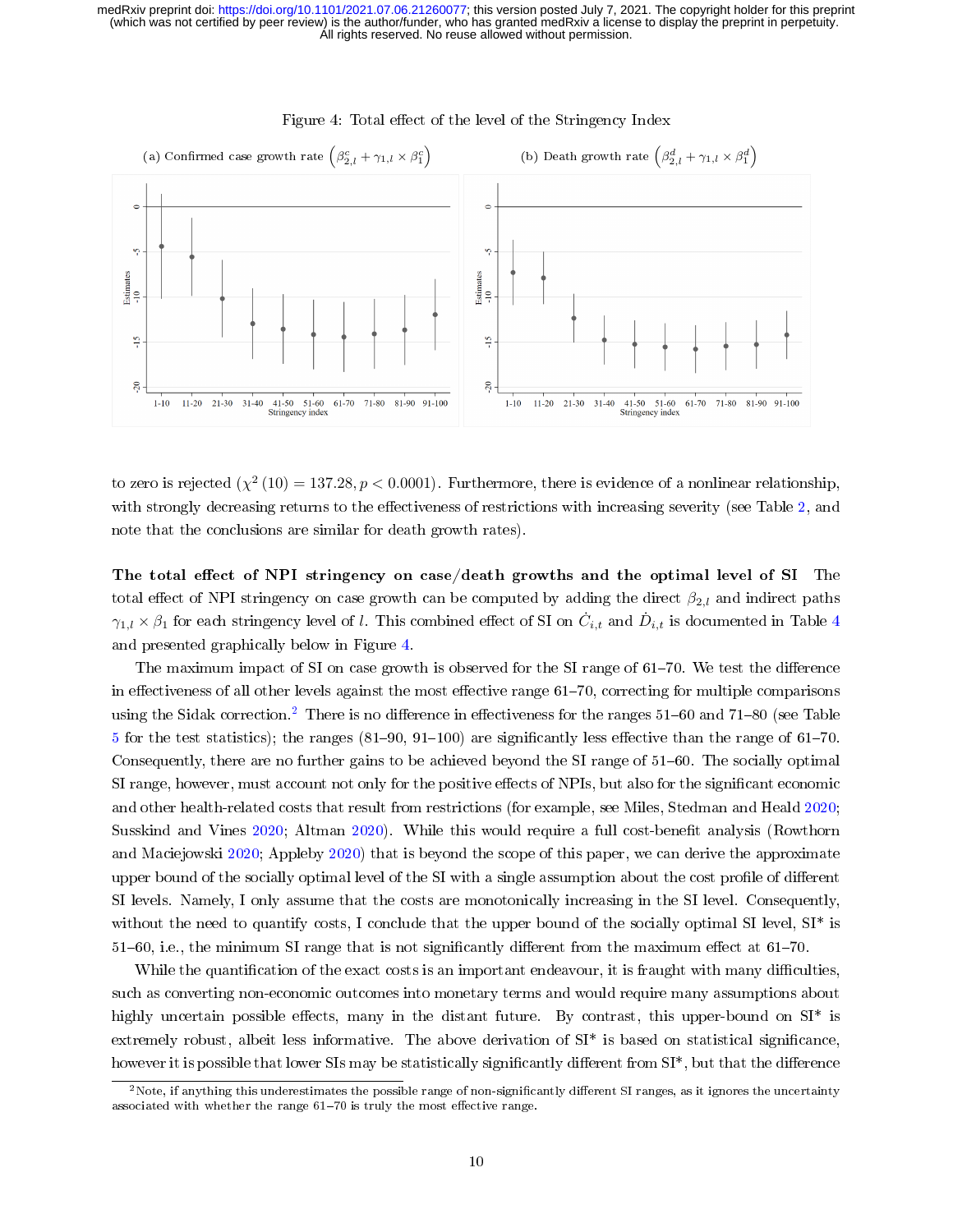in the effect size is practically of little importance. Indeed, the ratio of the effect sizes of an SI range of  $31-40$ relative to the average of the 51-80 range, is  $91\%$  [85%, 97%]. The relative effectiveness of the even laxer 2130 range is 72% [57%, 86%]. If the costs of NPIs increase quickly with NPI stringency, it is conceivable that moderately severe policy responses in the  $30-40$  SI range (and possibly, even  $21-30$  SI) may in fact be close to the socially optimal  $SI^*$  (arising from a full cost-benefit analysis), as it already achieves  $91\%$ effectiveness without accounting for costs.

Similarly, the maximum effectiveness on death growth rates is also observed for an SI range of  $61-70$ . We test the difference in effectiveness of all other levels against this range. There is no significant increase in effectiveness for levels beyond  $41-50$  (see Table [7\)](#page-19-1). In terms of the effect size relative to the average of the 41–90 range, an SI range of 31–40 achieves 93% [87%, 98%] of the effectiveness of the former and the laxer 2130 range achieves 73% [58%, 88%].

Finally, while the SI index aggregates various individual NPI policies, examining the median values of the individual policies in the dataset for each SI range can be informative—see Table [1.](#page-13-0) Note, that for the 3140 SI range, which achieves at least 90% of the maximum impact, the median policies do not include any level of restriction on transport and internal movement, and no stay-home restrictions. Furthermore, only recommendations for closing schools and workplaces and cancellation of public events were issued, i.e., these were not mandatory. The only stringent individual policies typically arising in the 31–40 SI range were quarantining high-risk cases from international travel and restrictions on gatherings of 100-1000 people; however, these two policies are not reflective of citizens' everyday behavior. Consequently, voluntary-rather than mandatory-behavioral changes are more important drivers of the impact of NPIs on case (and death  $(growth)$ .<sup>[3](#page-10-0)</sup> This is consistent with other studies that also conclude that the flattening of NPI effectiveness with increasing stringency reflects a relatively stronger voluntary rather than mandatory component to behavioral changes (e.g., Allcott et al. [2020;](#page-14-13) Bjørnskov [2021;](#page-14-9) Bonardi et al. [2020;](#page-14-10) Bendavid et al. [2021\)](#page-14-8).

Whence arises this voluntary behavioral change? As we showed above, part of it is from citizens' expectations of the risk of infection and severity as captured by  $\hat{\gamma}_2$  in equation 3, whose effect size, however, was found to be relatively small. The rest, and majority of the voluntary behavioral change, is likely due to the signalling value of policy decisions, i.e., citizens can also use information about the stringency of the government measures to infer the severity of the pandemic. This implies that recommendations by governments, for SI ranges of up to 40, were heeded by citizens, who signicantly changed their behavior in ways beyond those captured by mobility in eq. 3, e.g., preventative measures such as diligent hand washing and mask-wearing, effective self-isolation when infected et cetera.

Extensive public testing significantly reduces case and death growth, contact tracing does not Figure [5](#page-11-0) presents the estimated coefficients and associated 95% confidence intervals—see Table [2](#page-17-0) for detailed regression results. All three levels of the testing regime are jointly significantly different from zero  $(\chi^2(3) = 66.03, p < 0.0001)$ , leading to progressively greater declines in case growth as testing becomes more extensive (robust to multiple comparison Sidak corrections).[4](#page-10-1) Note, that the most extensive testing policy has an impact of -7.39 [-9.926,-4.854], which is  $51\%$  [27%,76%] of that of the most impactful SI range (61-70).

<span id="page-10-0"></span> $31$  infer that the restriction on gatherings of 100-1000 people is not the main driver of mandatory behavioral change for the following reason. The median level of restrictions on gatherings for the immediately less stringent range, 21-30, is zero, i.e., no restrictions whatsoever. Yet the mean estimate of NPI impact for the 31-40 range is -12.945 compared to -10.173 for the 21-30 range—some of this difference will also be due to other policies that are stricter on average in the former compared to the latter.

<span id="page-10-1"></span><sup>&</sup>lt;sup>4</sup>That is, comparing the baseline of no testing to the first level  $(\chi^2(1) = 12.42, p = 0.0013)$ , the first to the second level  $(\chi^2(1) = 38.55, p < 0001)$  and the second to the third level  $(\chi^2(1) = 7.83, p = 0.0153)$ .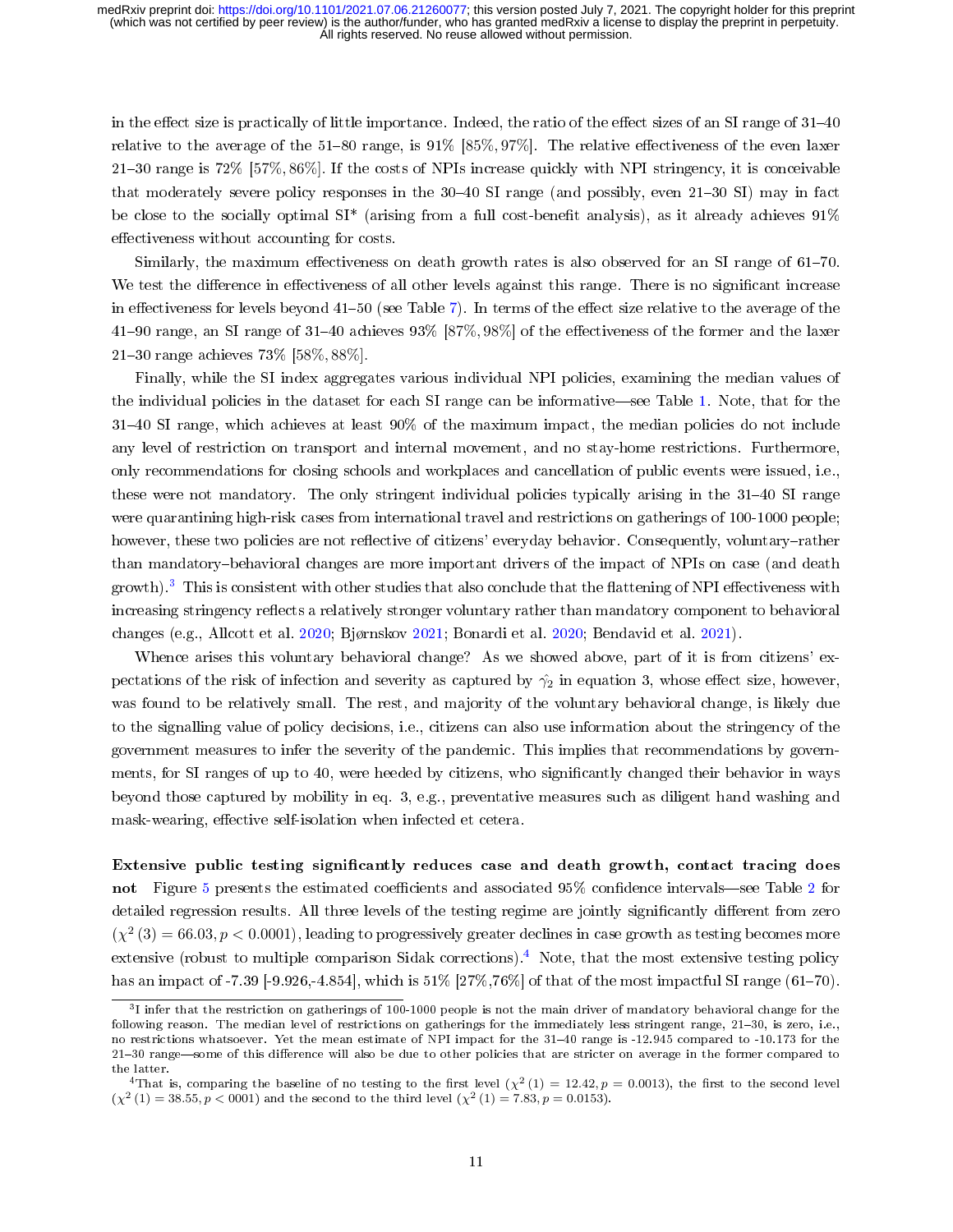<span id="page-11-0"></span>

#### Figure 5: Estimated coefficients across levels of testing policy and contact tracing

Similarly, testing policy significantly reduces the death growth rate  $(\chi^2(3) = 42.81, p < 0.0001)$ . Apart from the monetary costs associated with implementing a testing regime it does not impose other negative social externalities, in contrast to lockdowns. Coupled with the significant impact on Covid-19 dynamics, this renders extensive testing a desirable tool.

Contact tracing of any level does not have a significant impact on confirmed case growth  $(\chi^2(2)$ 1.93,  $p = 0.38$ ) or death growth  $\left(\chi^2(2) = 1.31, p = 0.52\right)$ . One should keep in mind that contact tracing may still be effective if the number of daily new cases is small, when efficient tracing is more manageable. However, there remain important challenges to scaling contact tracing (Chowdhury et al. [2020;](#page-14-18) Quilty et al.  $2021$ ; Kretzschmar et al.  $2020$ ) that could hinder its effectiveness during significant outbreaks.

The proportion of the population tested daily does not significantly affect cases and deaths While both estimates are negative, as expected, increasing the proportion of daily tests does not signicantly reduce the case growth,  $\hat{\beta}_5 = -0.18$  [-0.403, -0.035,  $p = 0.1$ ], nor the growth rate in deaths, -0.126  $[-0.315, 0.063, p = 0.191]$ . Note, that an earlier analysis with datapoints till the end of January 2021 only, revealed a statistically significant impact. The inclusion of different levels of the ordinal testing policy variable may partially capture this effect, as they will be correlated to some degree with the proportion tested. i.e., extensive testing as coded in the ordinal variable would likely imply more testing. Finally, this may be the result of implicitly assuming exogeneity, however testing may also be endogenously determined as governments are likely to step up testing during phases with higher transmission.

Vaccination reduces case and death growth rates Despite few datapoints where vaccination was already well underway, each 1% point increase in the cumulative vaccination % results in a reduction of the case growth of -0.017% points  $[-0.032, -0.002, p = 0.022]$  and in the death growth rate -0.0187% points  $[-0.035, -0.002, p = 0.026]$ . Note that the median (non-zero) cumulative vaccination % across countries is only 2.6% and the 10th and 90th percentiles are 0.07% and 19.8%, respectively. Consequently, these relatively low estimates should not be assumed to extrapolate for higher vaccination levels, especially since this is likely to be a nonlinear relationship in reality, i.e., the effect of vaccinations will increase at an accelerating rate as it approaches the herd immunity level.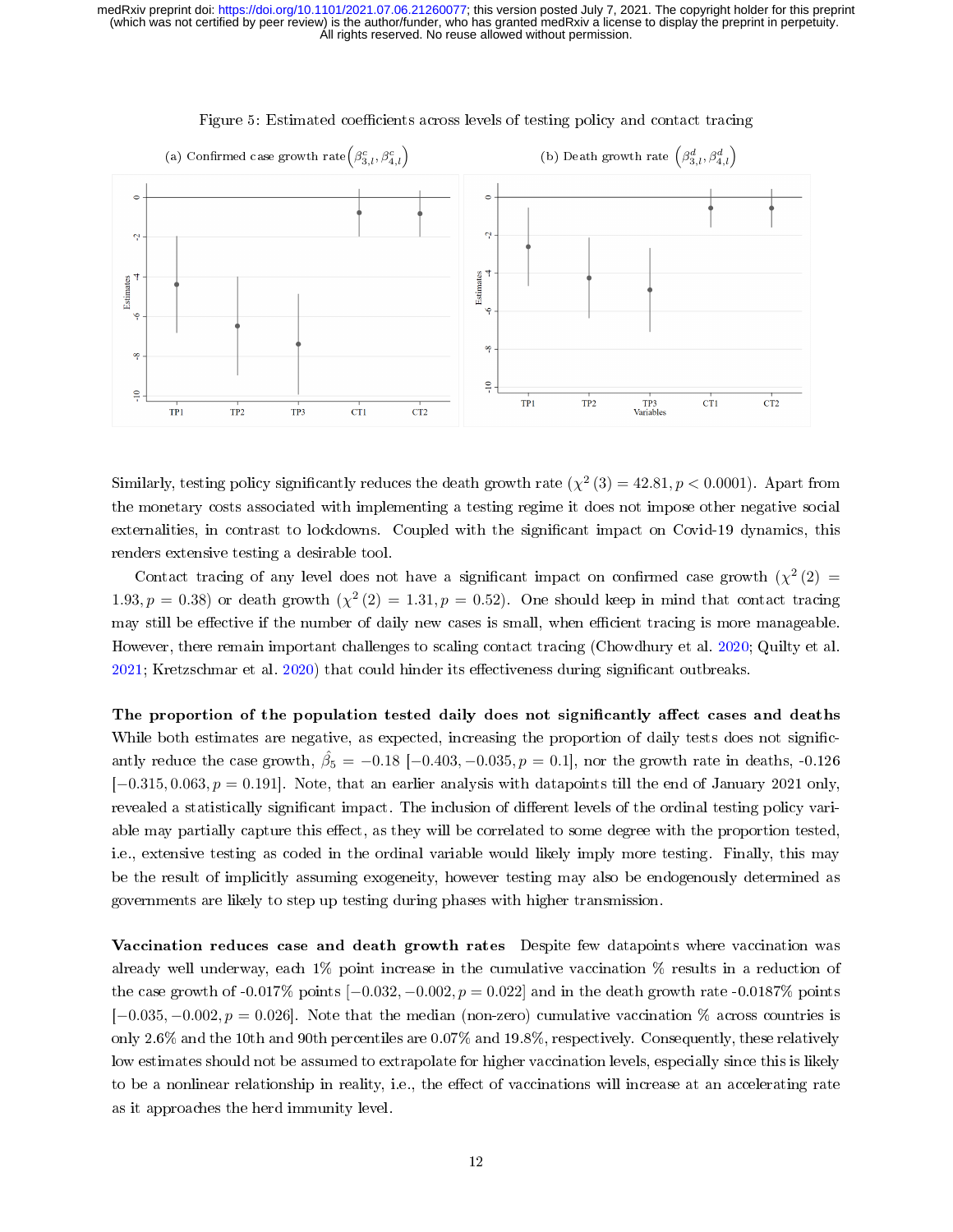Government policy is endogenous and exhibits hysteresis. Government policy is strongly endogenous, in contrast to the common implicit assumption of exogeneity. The seven-day lagged confirmed growth rate coefficient  $\delta_1 = 0.048$  [0.035, 0.061,  $p < 0.0001$ ] is positively related to NPI severity. Furthermore, I find significant hysteresis in the de-escalation of NPIs, that is for the same case growth, NPIs are significantly more stringent if the case growth has been falling recently, than the opposite:  $\hat{\delta}_2 = 0.531$  [0.453, 0.609,  $p < 0.0001$ ].

### Discussion

A four-equation structural model of multiple agents (SARS-CoV-2 virus, citizens and government) capturing the basic dynamics of their endogenous evolution revealed the following. Recall that the Stringency Index of NPIs ranges from 0 (no measures taken) to a maximum of 100. For confirmed case growth rates, there were no significant gains to be had beyond an SI range of  $51-60$ ; moreover,  $91\%$  of this effect size can be achieved with an SI range of 31–40. For death growth rates, no significant gains were to be achieved beyond an SI range of  $41-50$  and  $93\%$  of this effect size can be accomplished with an SI range of  $31-40$ . An open testing policy has approximately half the benets of the optimal NPIs without incurring the societal costs associated with long-term restrictions. Furthermore, the finding that decreases in non-residential mobility, and therefore increases in its complement, time spent at residences, increase the growth rate of confirmed cases and deaths is aligned with contact tracing analyses of heightened transmission risk within a household, compared to the wider community (Sun et al. [2021\)](#page-15-18) and earlier work concluding that shelter-in-place orders did not reduce Covid-19 infection and mortality rates (Berry et al. [2021\)](#page-14-19).

Interpretation and implications for policy What implications does this have for policy? I report in Table [1](#page-13-0) the median values of the individual NPI constituents of the SI index for these upper bounds on the socially optimal level of NPI stringency for both confirmed cases  $(51–60)$  and deaths  $(41–50)$ , and the range of 31–40, which is near-optimal. Note, that there is significant heterogeneity across individual NPIs in terms of their severity. The most severe implemented restrictions are those on gatherings and international movement. At the other extreme, regarding transport and internal movements, no restrictions or recommendations were made in these three SI ranges. Stay-home restrictions and recommendations are also absent with the exception of a recommendation to stay home associated with the  $51-60$  range. Moderately severe restrictions are typically implemented for schools and workplaces, that is, the optimal upper bound for confirmed cases enforces partial closing (targeted, not across the board) whereas that for death rates and the near-optimal SI range  $(31-40)$  call only for recommendations to work from home.

These findings are generally aligned with studies finding that more severe restrictions were not sig-nificantly more effective than less restrictive policies (Bendavid et al. [2021;](#page-14-8) Haug et al. [2020;](#page-15-0) Bjørnskov [2021;](#page-14-9) Bonardi et al. [2020\)](#page-14-10). However, they stand in contrast to others that concluded that strict lockdowns were effective (Flaxman et al. [2020;](#page-14-7) Islam et al. [2020\)](#page-15-1), whilst differing in some policy interventions such as school and workplace closures, but agreeing on others such as mass gathering restrictions (Islam et al. [2020\)](#page-15-1). Differences with these studies may arise due to their more limited time-series and/or the lack of explicit behavioral modeling of citizens' reactions to the pandemic. The majority of the effect of NPIs on case and death growth rates could be attributed to voluntary behavioral changes rather than mandatory, government-imposed imperatives. Note also, that the 31–40 range typically includes a coordinated public informational campaign aimed at influencing voluntary behavior. This highlights the importance of modeling the behavioral incentives of both governments and citizens in conjunction with the pandemic dynamics.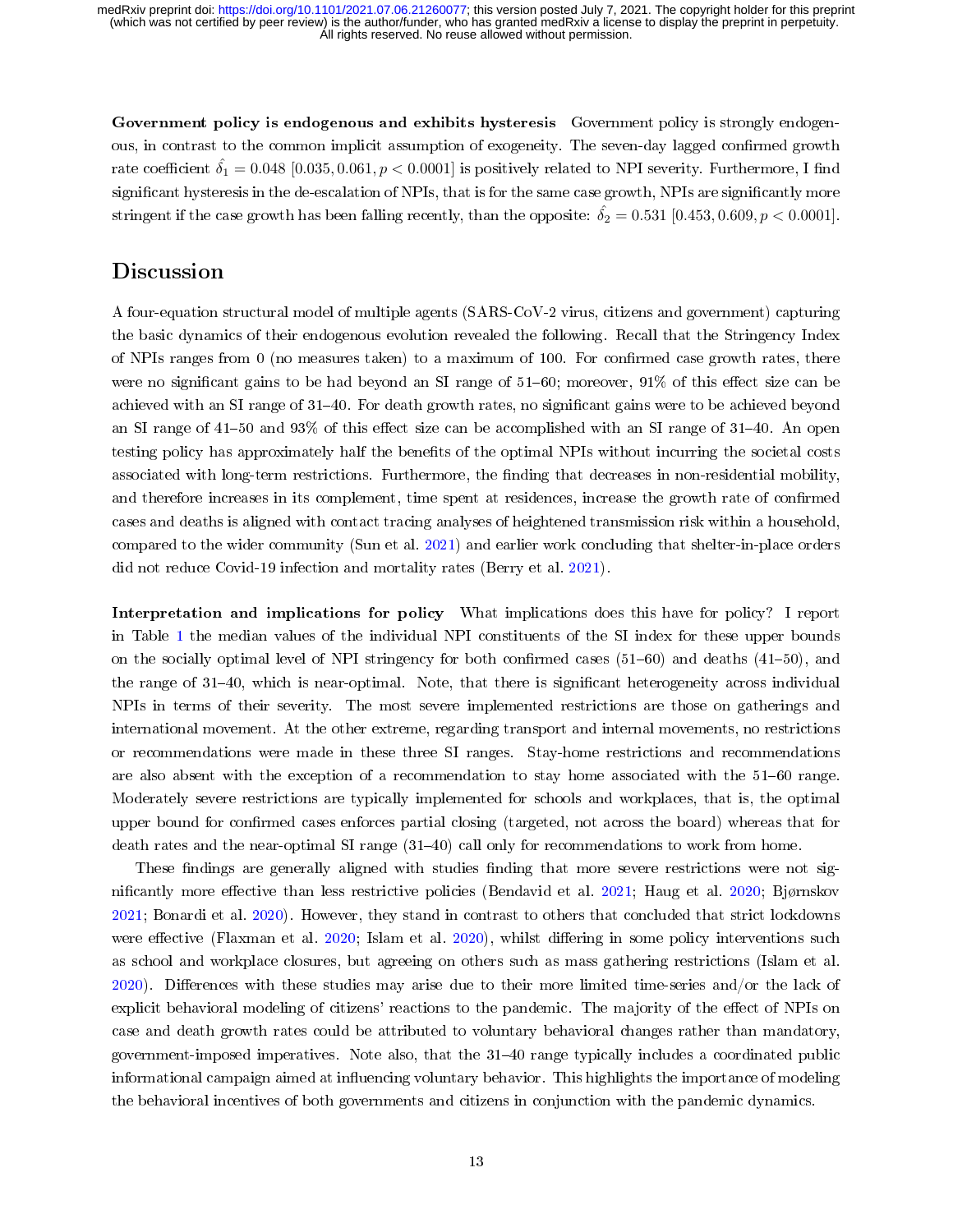<span id="page-13-0"></span>

| Restriction type                | $51 - 60^{\dagger}$ | $41 - 50^{\circ}$ | $31 - 40^{\circ}$ |                                               |
|---------------------------------|---------------------|-------------------|-------------------|-----------------------------------------------|
| school closing                  |                     |                   |                   | recommend closing                             |
| workplace closing               |                     |                   |                   | recommend closing (or work from home)         |
| cancellation of public events   |                     |                   |                   | recommend cancelling                          |
| gatherings restrictions         |                     | ð                 |                   | restrictions on gatherings of 100-1000 people |
| transport closing               |                     | U                 |                   | no measures                                   |
| stay-home restrictions          |                     |                   |                   | no measures                                   |
| internal mov. restrictions      |                     |                   |                   | no measures                                   |
| international mov. restrictions |                     |                   | 3                 | quarantine arrivals from high-risk regions    |
| informational campaigns         |                     |                   |                   | coordinated public information campaign       |

| Table 1: Stringency index levels and their (median) constitutent NPI levels |  |  |  |
|-----------------------------------------------------------------------------|--|--|--|
|                                                                             |  |  |  |

<sup>†</sup> upper bound of optimal SI<sup>\*</sup> for confirmed case growth,  $\degree$  upper bound of optimal SI<sup>\*</sup> for death death growth,  $\degree$  achieves at least 90% of the effectiveness for both case and death growth.

Importantly, the study's conclusions were shown to be robust to the rectification of econometric issues such as endogeneity and correlated unobservable latent variables, and accounting for citizens' and governments' voluntary behavior.

Strengths and limitations of this study The simultaneous modeling of pandemic dynamics with behavioral models of citizens' behavioral adaptation to the pandemic, along with a model of governments' decision-making processes regarding policy implementation is the primary strength of this study with respect to earlier work. Identification of this more sophisticated model with behavioral components was made possible by the larger amount of accumulated data including testing and vaccination rates. Nonetheless, certain simplifications were still necessary to ensure identification and to rein in the computational complexity of the estimation processes. These simplifications included examining the effects of nations' stringency index compiled from individual NPIs, rather than examining each NPI separately. Similarly, an average measure of the change in mobility was used instead of disaggregated sub-measures of the type of mobility. Furthermore, while random-effects allowed for variation across countries in unobservable variables, estimates of the variables of interest (NPIs and other interventions) were pooled across countries.

Unanswered questions and further research As more data becomes available over time, future research should be directed towards relaxing some of the acknowledged limitations of the current modeling. For example, allowing for heterogeneity in the variable estimates across countries would be desirable rather than pooling estimates across countries, as would the use of sub-national data. The analysis of vaccinations should extended once data is available for higher levels of vaccination to properly estimate the likely nonlinear effect beyond the currently low levels reported in this dataset.

Finally, the conclusions reached herein must be placed within the context of and validated by other methodological approaches, such as SIR and agent-based models. However, I have presented signicant evidence that strict NPIs provide no further benefits over less stringent ones, and that the latter function primarily as signals for signicant voluntary changes in behavior rather than mandatory changes.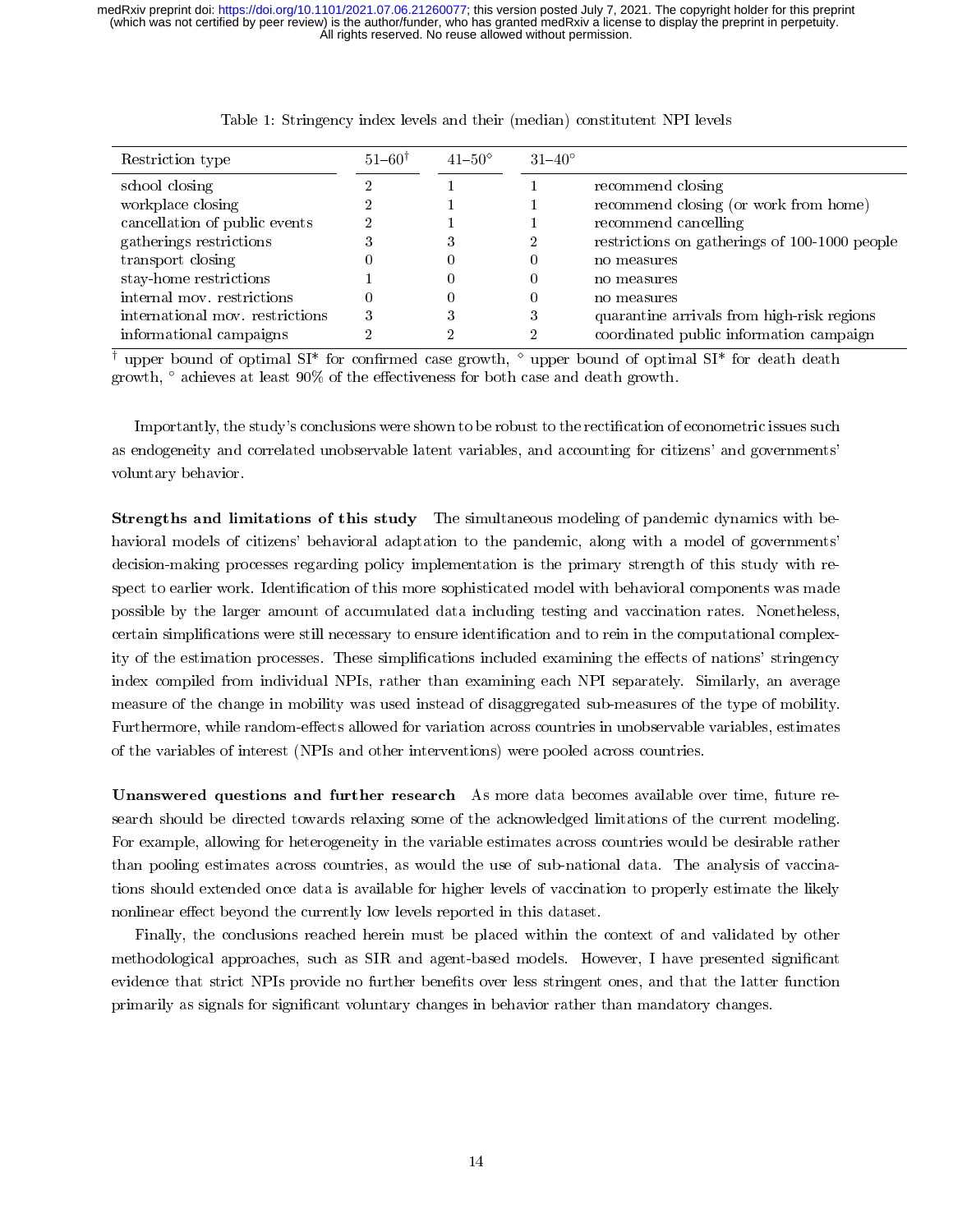### References

- <span id="page-14-11"></span>Abouk, R. and B. Heydari (2021). "The Immediate Effect of COVID-19 Policies on Social-Distancing Behavior in the United States". Public Health Reports 136 (2),  $245-252$ .
- <span id="page-14-5"></span>Aleta, A. et al. (2020). Modelling the impact of testing, contact tracing and household quarantine on second waves of COVID-19". Nature Human Behaviour  $4(9)$ , 964-971.
- <span id="page-14-13"></span>Allcott, H. et al. (2020). What Explains Temporal and Geographic Variation in the Early US Coronavirus Pandemic?" NBER Working Paper Series 27965. URL: [http://www.nber.org/papers/w27965.](http://www.nber.org/papers/w27965)
- <span id="page-14-2"></span>Altman, M. (2020). "Smart thinking, lockdown and Covid-19". Journal of Behavioral Economics for Policy,  $23 - 33$ .
- <span id="page-14-17"></span>Appleby, J. (2020). "Tackling covid-19: are the costs worth the benefits?"  $BMJ$  369, m1496.
- <span id="page-14-16"></span>Atkeson, A. (2021). "A Parsimonious Behavioral SEIR Model of the 2020 COVID Epidemic in the United States and the United Kingdom". NBER Working Paper Series #28434. URL: [http://www.nber.org/](http://www.nber.org/papers/w28434) [papers/w28434.](http://www.nber.org/papers/w28434)
- <span id="page-14-8"></span>Bendavid, E. et al. (2021). "Assessing mandatory stay-at-home and business closure effects on the spread of COVID-19. European Journal of Clinical Investigation, e13484.
- <span id="page-14-19"></span>Berry, C. R. et al. (2021). "Evaluating the effects of shelter-in-place policies during the COVID-19 pandemic". Proceedings of the National Academy of Sciences 118 (15), e2019706118.
- <span id="page-14-9"></span>Bjørnskov, C. (2021). "Did Lockdown Work? An Economist's Cross-Country Comparison". CESifo Economic  $Studies, ifab003-.$
- <span id="page-14-1"></span>Bo, Y. et al. (2021). "Effectiveness of non-pharmaceutical interventions on COVID-19 transmission in 190 countries from 23 January to 13 April 2020". International Journal of Infectious Diseases 102, 247-253.
- <span id="page-14-10"></span>Bonardi, J.-P. et al. (2020). "Fast and local: How lockdown policies affect the spread and severity of covid-19".  $CEPR$  Covid Economics (23), 325-350.
- <span id="page-14-0"></span>Brauner, J. M. et al. (2021). "Inferring the effectiveness of government interventions against COVID-19". Science 371 (6531), eabd9338.
- <span id="page-14-6"></span>Chin, V. et al. (2020). "Effects of non-pharmaceutical interventions on COVID-19: A Tale of Three Models". medRxiv, 2020.07.22.20160341.
- <span id="page-14-18"></span>Chowdhury, M. J. M. et al. (2020). "COVID-19 Contact Tracing: Challenges and Future Directions". IEEE  $Access 8, 225703 - 225729.$
- <span id="page-14-15"></span>Cochrane, J. H. (2020). "An SIR model with behavior". URL: [https://johnhcochrane.blogspot.com/](https://johnhcochrane.blogspot.com/2020/05/an-sir-model-with-behavior.html) [2020/05/an-sir-model-with-behavior.html.](https://johnhcochrane.blogspot.com/2020/05/an-sir-model-with-behavior.html)
- <span id="page-14-14"></span>Cowling, B. J. et al. (2020). "Impact assessment of non-pharmaceutical interventions against coronavirus disease 2019 and influenza in Hong Kong: an observational study". The Lancet Public Health 5 (5), e279– e288.
- <span id="page-14-4"></span>Davies, N. G. et al. (2020). "Effects of non-pharmaceutical interventions on COVID-19 cases, deaths, and demand for hospital services in the UK: a modelling study". The Lancet Public Health  $5(7)$ , e375–e385.
- <span id="page-14-3"></span>Dehning, J. et al. (2020). "Inferring change points in the spread of COVID-19 reveals the effectiveness of interventions". Science 369 (6500), eabb9789. eprint: [2004.01105.](2004.01105)
- <span id="page-14-12"></span>Farboodi, M., G. Jarosch and R. Shimer (2020). "Internal and External Effects of Social Distancing in a Pandemic". SSRN Electronic Journal. URL: [https://ssrn.com/abstract=3580490.](https://ssrn.com/abstract=3580490)
- <span id="page-14-7"></span>Flaxman, S. et al. (2020). "Estimating the effects of non-pharmaceutical interventions on COVID-19 in Europe". Nature 584 (7820), 257-261.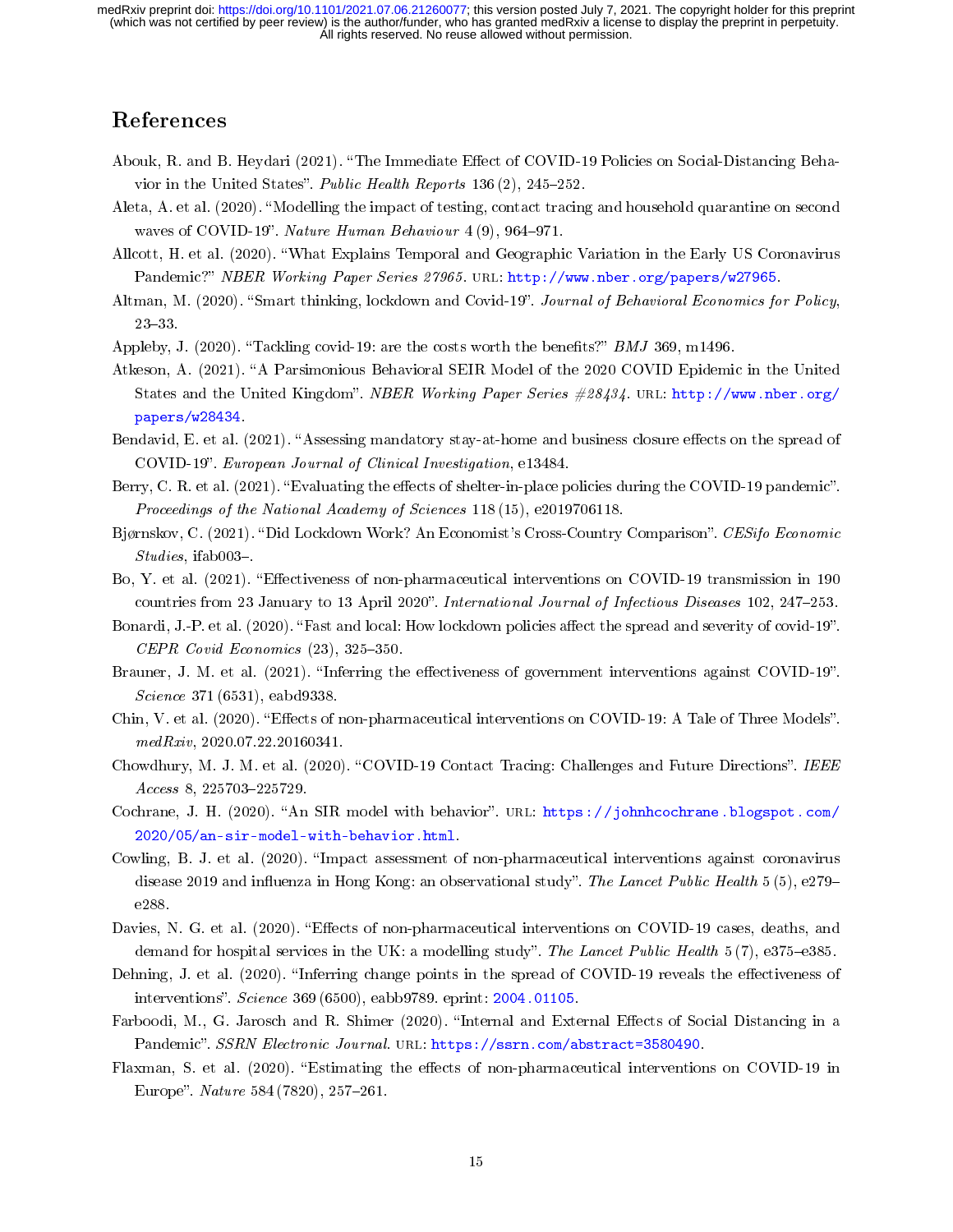- <span id="page-15-9"></span>Gans, J. (2020). "The economic consequences of  $R = 1$ : Towards a workable behavioural epidemiological model of pandemics". Covid Economics  $(41)$ , 28-51.
- <span id="page-15-7"></span>Gapen, M. et al. (2020). "Assessing the effectiveness of alternative measures to slow the spread of COVID-19 in the United States". Covid Economics  $(40)$ ,  $48-75$ .
- <span id="page-15-16"></span>Google, L. (2020). Google COVID-19 Community Mobility Reports. URL: https://www.google.com/ [covid19/mobility/.](https://www.google.com/covid19/mobility/)
- <span id="page-15-10"></span>Goolsbee, A. and C. Syverson (2021). "Fear, lockdown, and diversion: Comparing drivers of pandemic economic decline 2020". Journal of Public Economics 193, 104311.
- <span id="page-15-14"></span>Guidotti, E. and D. Ardia (2020). "COVID-19 Data Hub". Journal of Open Source Software 5 (51), 2376.
- <span id="page-15-15"></span>Hale, T. et al. (2021). "A global panel database of pandemic policies (Oxford COVID-19 Government Response Tracker)". Nature Human Behaviour,  $1-10$ .
- <span id="page-15-0"></span>Haug, N. et al. (2020). "Ranking the effectiveness of worldwide COVID-19 government interventions". Nature Human Behaviour  $4(12)$ , 1303-1312.
- <span id="page-15-6"></span>Hsiang, S. et al. (2020). "The effect of large-scale anti-contagion policies on the COVID-19 pandemic". Nature 584 (7820), 262-267.
- <span id="page-15-1"></span>Islam, N. et al. (2020). Physical distancing interventions and incidence of coronavirus disease 2019: natural experiment in 149 countries".  $BMJ$  370, m2743.
- <span id="page-15-8"></span>Kermack, W. O. and A. G. McKendrick (1927). "A contribution to the mathematical theory of epidemics". Proceedings of the Royal Society of London. Series A, Containing Papers of a Mathematical and Physical  $Character 115 (772), 700-721.$
- <span id="page-15-21"></span>Kretzschmar, M. E. et al. (2020). "Impact of delays on effectiveness of contact tracing strategies for COVID-19: a modelling study". The Lancet Public Health  $5(8)$ , e452-e459.
- <span id="page-15-12"></span>Laliotis, I. and D. Minos (2020). "Spreading the disease: The role of culture". Covid Economics (165).
- <span id="page-15-4"></span>May, T. (2020). "Lockdown-type measures look effective against covid-19". BMJ 370, m2809.
- <span id="page-15-3"></span>Melnick, E. R. and J. P. A. Ioannidis (2020). "Should governments continue lockdown to slow the spread of covid-19?"  $BMJ$  369, m1924.
- <span id="page-15-2"></span>Miles, D., M. Stedman and A. Heald (2020). "Living with COVID 19: Balancing costs against benefits in the face of the virus". National Institute Economic Review  $(253)$ , R60-R76.
- <span id="page-15-11"></span>Peltzman, S. (1975). "The Effects of Automobile Safety Regulation". Journal of Political Economy 4 (83).
- <span id="page-15-20"></span>Quilty, B. J. et al. (2021). "Quarantine and testing strategies in contact tracing for SARS-CoV-2: a modelling study". The Lancet Public Health  $6(3)$ , e175-e183.
- <span id="page-15-13"></span>Rella, S. A. et al. (2021). "SARS-CoV-2 transmission, vaccination rate and the fate of resistant strains".  $medRxiv, 2021.02.08.21251383. \text{ URL: `https://www.medrxiv.org/content/10.1101/2021.02.08`.$ [21251383v1.](https://www.medrxiv.org/content/10.1101/2021.02.08.21251383v1)
- <span id="page-15-17"></span>Rothan, H. A. and S. N. Byrareddy (2020). The epidemiology and pathogenesis of coronavirus disease (COVID-19) outbreak". Journal of Autoimmunity 109, 102433.
- <span id="page-15-19"></span>Rowthorn, R. and J. Maciejowski (2020). "A cost-benefit analysis of the COVID-19 disease". Oxford Review of Economic Policy 36 (Supplement  $1$ ), S38-S55.
- <span id="page-15-5"></span>Soltesz, K. et al. (2020). "Sensitivity analysis of the effects of non-pharmaceutical interventions on COVID-19 in Europe".  $medRxiv$ , 2020.06.15.20131953.
- <span id="page-15-18"></span>Sun, K. et al. (2021). "Transmission heterogeneities, kinetics, and controllability of SARS-CoV-2". Science 371 (6526), eabe2424.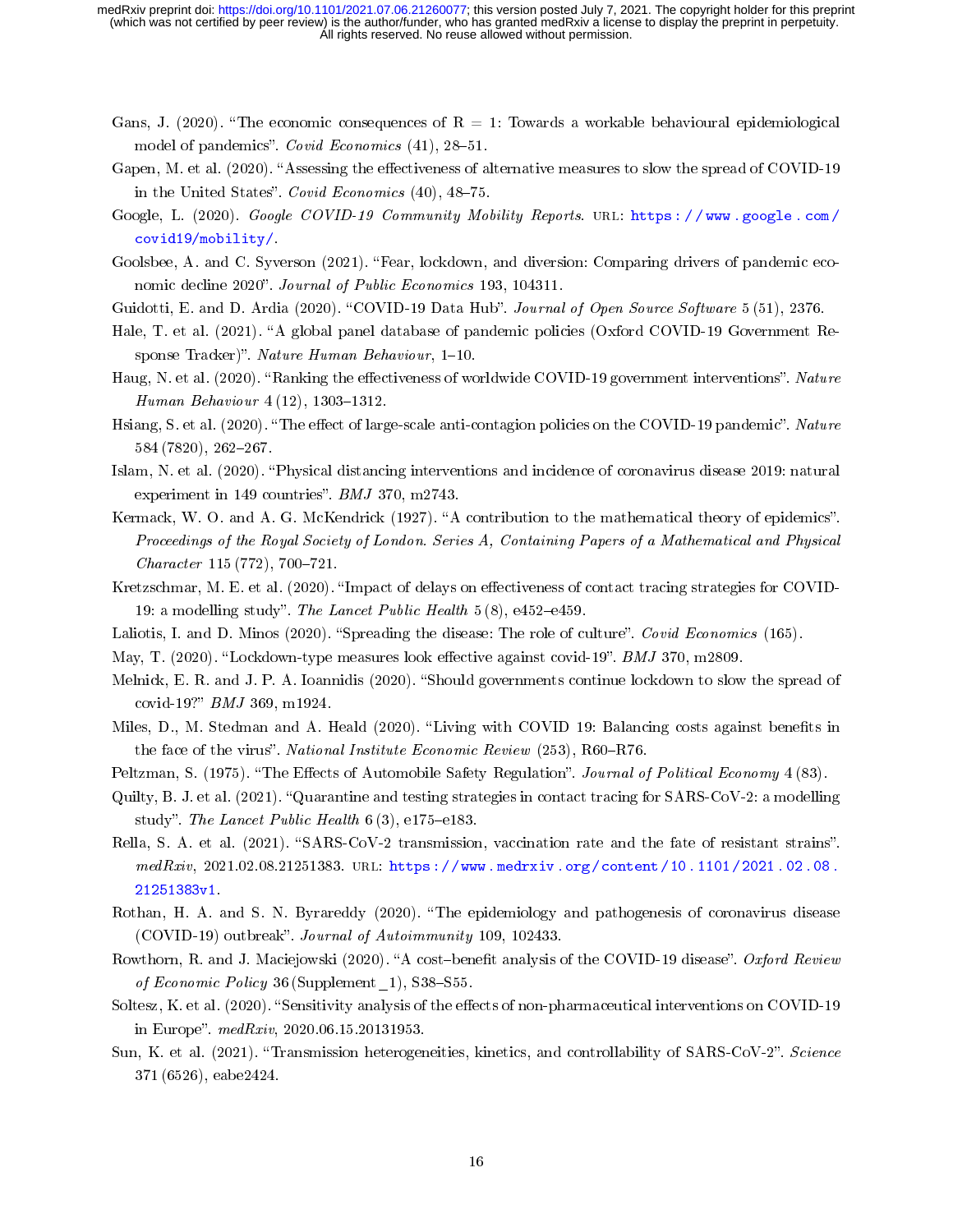- <span id="page-16-0"></span>Susskind, D. and D. Vines (2020). "The economics of the COVID-19 pandemic: an assessment". Oxford  $Review\ of\ Economic\ Policy\ 36(Supplement_1), S1-S13.$
- <span id="page-16-1"></span>Visscher, A. D. (2020). "The COVID-19 pandemic: model-based evaluation of non-pharmaceutical interventions and prognoses". Nonlinear Dynamics 101 (3), 1871-1887.

## Appendix

Other tables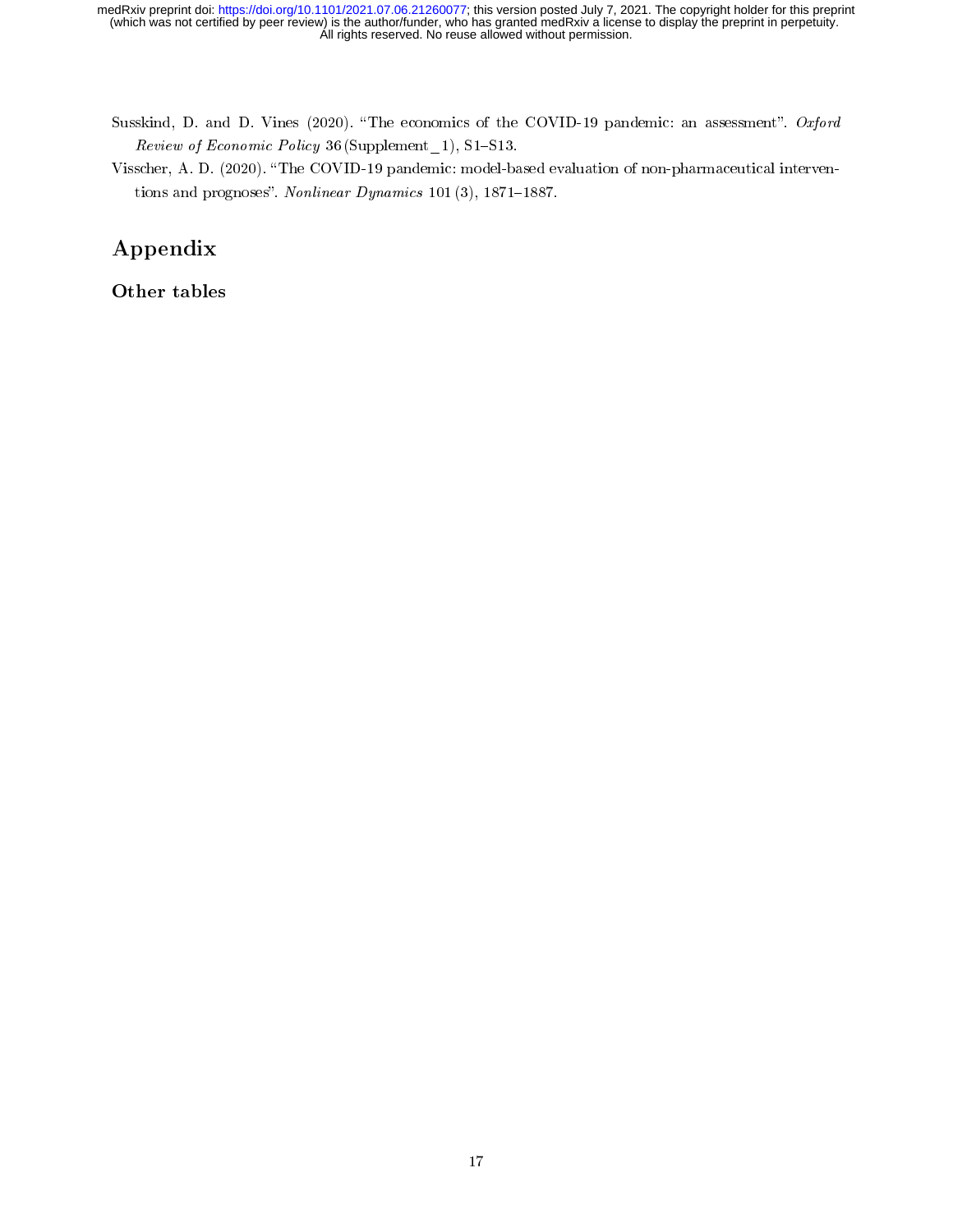<span id="page-17-0"></span>

| $\dot{C}_{i,t}$         |                                                                                                                                                | $\dot{D}_{i,t}$         |                       | $M_{i,t}$         |                    | $\mathcal{S}I_{i,t}$                                 |                  |
|-------------------------|------------------------------------------------------------------------------------------------------------------------------------------------|-------------------------|-----------------------|-------------------|--------------------|------------------------------------------------------|------------------|
| $M_{i,t-7}$             | $-0.0417***$                                                                                                                                   | $M_{i,t-21}$            | $-0.0162*$            |                   |                    |                                                      |                  |
|                         | $[-0.0578,-0.0256]$                                                                                                                            |                         | $[-0.0304, -0.00199]$ |                   |                    |                                                      |                  |
| $SI_{i,t-14}$           |                                                                                                                                                | $\mathcal{S}I_{i,t-28}$ |                       | $SI_{i,t-7}$      |                    |                                                      |                  |
| $1 - 10$                | -4.522                                                                                                                                         |                         | $-7.336***$           | $1 - 10$          | 3.346              |                                                      |                  |
|                         | $[-10.40, 1.350]$                                                                                                                              |                         | $[-10.97, 3.701]$     |                   | $[-7.675, 0.983]$  |                                                      |                  |
| $11 - 20$               | $-5.681*$                                                                                                                                      |                         | $-7.938***$           | $11 - 20$         | $-3.264$           |                                                      |                  |
|                         | $[-10.01, 1.352]$                                                                                                                              |                         | $[-10.85, -5.022]$    |                   | $[-10.44, 3.910]$  |                                                      |                  |
| $21 - 30$               | $-10.44***$                                                                                                                                    |                         | $-12.45***$           | $21 - 30$         | $-6.421*$          |                                                      |                  |
|                         | $[-14.73, 6.153]$                                                                                                                              |                         | $[-15.16, -9.734]$    |                   | $[-12.29, 0.550]$  |                                                      |                  |
| $31 - 40$               | $13.45***$                                                                                                                                     |                         | $-14.96***$           | $31 - 40$         | $-12.21***$        |                                                      |                  |
|                         | $[-17.42, 9.487]$                                                                                                                              |                         | $[-17.71, 12.22]$     |                   | $[-15.98, 8.438]$  |                                                      |                  |
| $41 - 50$               | $-14.13***$                                                                                                                                    |                         | $-15.46***$           | $41 - 50$         | $-13.90***$        |                                                      |                  |
|                         | $[-18.04, 10.22]$                                                                                                                              |                         | $[-18.14, 12.79]$     |                   | $[-17.54, 10.26]$  |                                                      |                  |
| $51 - 60$               | $-14.81***$                                                                                                                                    |                         | $-15.80***$           | $51 - 60$         | $15.68***$         |                                                      |                  |
|                         | $[-18.70, 10.92]$                                                                                                                              |                         | $[-18.45, -13.14]$    |                   | $[-19.40, 11.96]$  |                                                      |                  |
| $61 - 70$               | $15.25***$                                                                                                                                     |                         | $-16.10***$           | $61 - 70$         | $-19.84***$        |                                                      |                  |
|                         | $[-19.18, 11.33]$                                                                                                                              |                         | $[-18.80, 13.40]$     |                   | $[-23.80, -15.88]$ |                                                      |                  |
| $71 - 80$               | $15.28***$                                                                                                                                     |                         | $-15.91***$           | $71 - 80$         | $-28.68***$        |                                                      |                  |
|                         | $[-19.19, 11.36]$                                                                                                                              |                         | $[-18.59, -13.22]$    |                   | $[-32.76, -24.59]$ |                                                      |                  |
| $81 - 90$               | $15.10***$                                                                                                                                     |                         | $-15.83***$           | $81 - 90$         | $-34.90***$        |                                                      |                  |
|                         | $[-19.04, 11.17]$                                                                                                                              |                         | $[-18.57, -13.10]$    |                   | $[-39.67, -30.13]$ |                                                      |                  |
| $91 - 100$              | $-14.19***$                                                                                                                                    |                         | $-15.07***$           | $91 - 100$        | $-53.46***$        |                                                      |                  |
|                         | $[-18.23, 10.15]$                                                                                                                              |                         | $[-17.84, 12.30]$     |                   | $[-59.67, -47.25]$ |                                                      |                  |
| $Tpop_{i,t-14}$         | $-0.184$                                                                                                                                       | $Tpop_{i,t-28}$         | $-0.126$              | $\dot{C}_{i,t-7}$ | $-0.214***$        |                                                      | $0.0484***$      |
|                         | $[-0.404, 0.0355]$                                                                                                                             |                         | $[-0.315, 0.0629]$    |                   | $[-0.255, 0.174]$  |                                                      | [0.0354, 0.0613] |
| $V_{i,t-14}$            | $-0.0170\,^*$                                                                                                                                  | $V_{i,t-28}$            | $-0.0187*$            |                   |                    | $\dot{C}_{i,t-7}$<br>$I\left[\dot{C}_{i,t-7}\right]$ | $0.531***$       |
|                         | $[-0.0316,-0.00242]$                                                                                                                           |                         | $[-0.0352, -0.00230]$ |                   |                    | $-\dot{C}_{i,t-14}\right]$                           | [0.453, 0.609]   |
|                         |                                                                                                                                                |                         |                       |                   |                    |                                                      |                  |
| $TP_{i,t-14}(1)$        | $-4.385***$                                                                                                                                    | $TP_{i,t-28}(1)$        | $-2.603*$             |                   |                    |                                                      |                  |
|                         | $[-6.824, 1.946]$                                                                                                                              |                         | $[-4.671, -0.535]$    |                   |                    |                                                      |                  |
| $TP_{i,t-14}(2)$        | $-6.474***$                                                                                                                                    | $TP_{i,t-28}(2)$        | $-4.247***$           |                   |                    |                                                      |                  |
|                         | $[-8.964, -3.983]$                                                                                                                             |                         | $[-6.369, -2.125]$    |                   |                    |                                                      |                  |
| $TP_{i,t-14}(3)$        | $-7.390***$                                                                                                                                    | $TP_{i,t-28}(3)$        | $-4.875***$           |                   |                    |                                                      |                  |
|                         | $[-9.926, -4.854]$                                                                                                                             |                         | $[-7.086, -2.664]$    |                   |                    |                                                      |                  |
| $CT_{i,t-14}(1)$        | $-0.77$                                                                                                                                        | $CT_{i,t-28}(1)$        | $-0.567$              |                   |                    |                                                      |                  |
|                         | $[-1.973, 0.434]$                                                                                                                              |                         | $[-1.584, 0.450]$     |                   |                    |                                                      |                  |
| $CT_{i,t-14}(2)$        | $-0.82$                                                                                                                                        | $CT_{i,t-28}(2)$        | $-0.572$              |                   |                    |                                                      |                  |
|                         | $[-1.986, 0.345]$                                                                                                                              |                         | $[-1.586, 0.442]$     |                   |                    |                                                      |                  |
| $\alpha^1$              | $21.96***$                                                                                                                                     | $\alpha^2$              | $20.71***$            | $\alpha^3$        | $3.328\,^*$        |                                                      |                  |
|                         | [17.92, 25.99]                                                                                                                                 |                         | [18.30, 23.13]        |                   | [0.0958, 6.560]    |                                                      |                  |
| $\sigma^2_{\lambda,1}$  | $4.299***$                                                                                                                                     | $\sigma^2_{\lambda,2}$  | $2.870***$            |                   |                    | $\sigma^2_{\lambda,4}$                               | $3.240***$       |
|                         | [3.312, 5.287]                                                                                                                                 |                         | [2.076, 3.665]        |                   |                    |                                                      | [2.350, 4.130]   |
| $\sigma^2_{\epsilon,1}$ | 22.22***                                                                                                                                       | $\sigma^2_{\epsilon,2}$ | 33.72***              |                   |                    | $\sigma_{\epsilon,4}^2$                              | $200.4***$       |
|                         | [17.82, 26.62]                                                                                                                                 |                         | [29.39, 38.04]        |                   |                    |                                                      | [160.2, 240.5]   |
|                         | $\sigma_{\lambda,12} = 3.429***$ [2.683,4.176], $\sigma_{\lambda,14} = 2.478***$ [1.798,3.158], $\sigma_{\lambda,24} = 2.070***$ [1.479,2.661] |                         |                       |                   |                    |                                                      |                  |
|                         | [95\% CI],* p<0.05, **p<0.01, *** p<0.001                                                                                                      |                         |                       |                   |                    |                                                      |                  |

| Table 2: Generalized structural equation model of $C_{i,t}$ , $D_{i,t}$ , $M_{i,t}$ and $SI_{i,t}$ |  |  |  |  |  |
|----------------------------------------------------------------------------------------------------|--|--|--|--|--|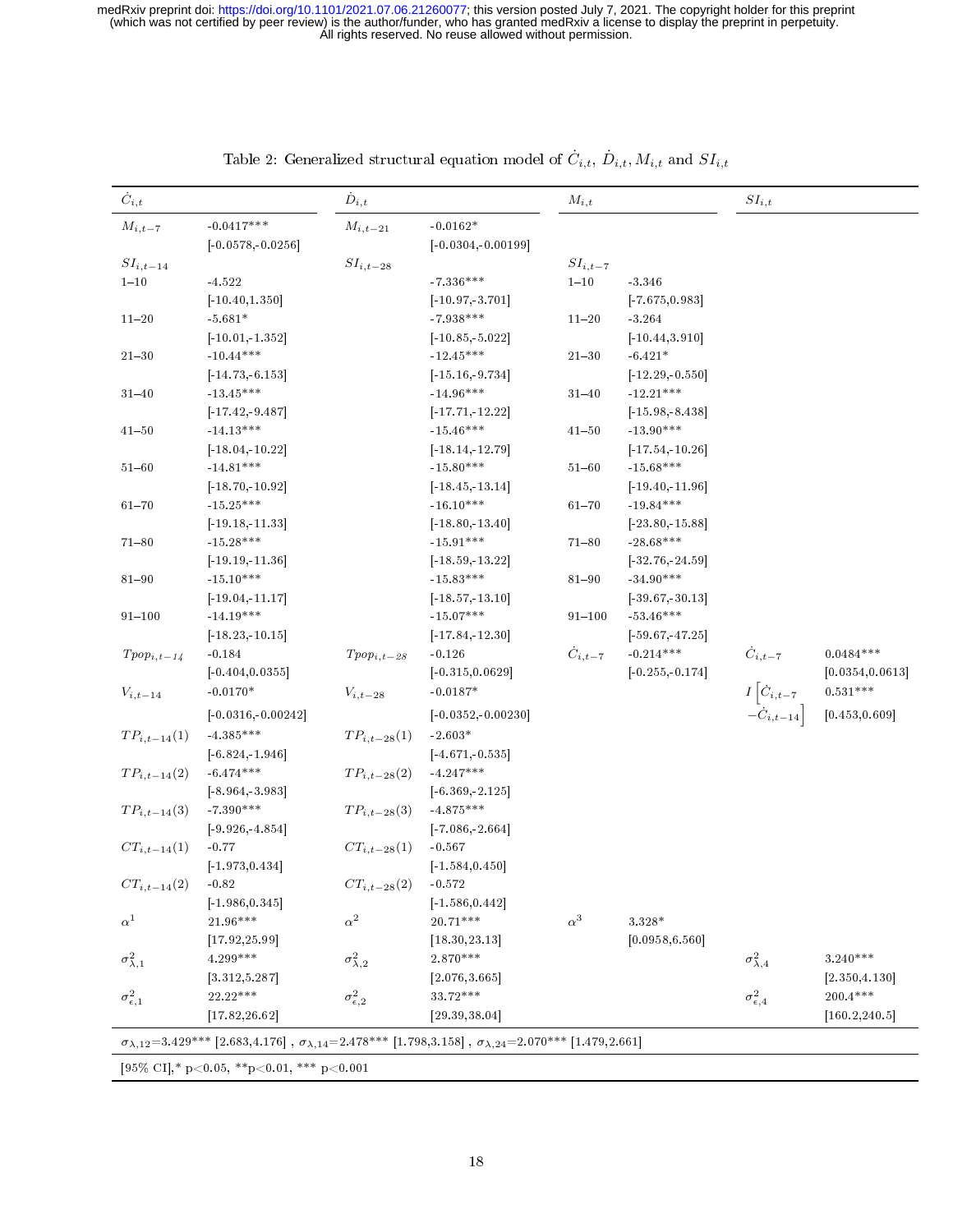<span id="page-18-0"></span>

| $\dot{C}_{i,t}$ |                     | $\dot{D}_{i,t}$      | $SI_{i,t}$      |                   |
|-----------------|---------------------|----------------------|-----------------|-------------------|
| Monday          | $-0.0198$           | 0.153                | $\alpha_1^3$    | $-8.621***$       |
|                 | $[-0.167, 0.128]$   | $[-0.0432, 0.349]$   |                 | $[-9.903, 7.340]$ |
| Tuesday         | 0.14                | 0.189                | $\alpha_2^3$    | $-6.679***$       |
|                 | $[-0.0678, 0.347]$  | $[-0.0111, 0.389]$   |                 | $[-7.437, 5.920]$ |
| Wednesday       | $0.332***$          | $0.238*$             | $\alpha_3^3$    | $-4.625***$       |
|                 | [0.173, 0.491]      | [0.0540, 0.423]      |                 | $[-5.252, 3.999]$ |
| Thursday        | $0.278***$          | $0.210*$             | $\alpha_4^3$    | $-3.281***$       |
|                 | [0.145, 0.412]      | [0.00722, 0.413]     |                 | $[-3.778, 2.784]$ |
| Friday          | $0.392***$          | 0.18                 | $\alpha_5^3$    | $-1.993***$       |
|                 | [0.263, 0.521]      | $[-0.000637, 0.361]$ |                 | $[-2.413, 1.574]$ |
| Saturday        | 0.103               | 0.123                | $\alpha_6^3$    | $-0.808***$       |
|                 | $[-0.00538, 0.211]$ | $[-0.0604, 0.307]$   |                 | $[-1.192, 0.425]$ |
|                 |                     |                      | $\alpha_7^3$    | 0.232             |
|                 |                     |                      |                 | $[-0.131, 0.594]$ |
|                 |                     |                      | $\alpha_8^3$    | $1.289***$        |
|                 |                     |                      |                 | [0.944, 1.635]    |
|                 |                     |                      | $\alpha_9^3$    | $2.617***$        |
|                 |                     |                      |                 | [2.249, 2.984]    |
|                 |                     |                      | $\alpha_{10}^3$ | 4.470***          |
|                 |                     |                      |                 | [4.016, 4.924]    |

Table 3: Other estimates from the structural equation model of  $\dot{C}_{i,t}$ ,  $\dot{D}_{i,t}$   $M_{i,t}$  and  $SI_{i,t}$ 

Table 4: Total effects of SI ranges on the growth rate of confirmed cases

<span id="page-18-1"></span>

|            | Coef.     | $\mathfrak p$ | 95% CI    |           |
|------------|-----------|---------------|-----------|-----------|
| $1 - 10$   | -4.383    | 0.140         | $-10.202$ | 1.436     |
| $11 - 20$  | $-5.544$  | 0.012         | -9.880    | $-1.209$  |
| $21 - 30$  | $-10.173$ | 0.000         | $-14.473$ | $-5.874$  |
| $31 - 40$  | $-12.945$ | 0.000         | $-16.883$ | $-9.007$  |
| $41 - 50$  | -13.549   | 0.000         | -17424    | $-9.674$  |
| $51 - 60$  | -14.156   | 0.000         | $-18.013$ | $-10.298$ |
| $61 - 70$  | $-14.426$ | 0.000         | $-18.319$ | $-10.534$ |
| $71 - 80$  | $-14.080$ | 0.000         | $-17.953$ | $-10.208$ |
| $81 - 90$  | $-13.647$ | 0.000         | $-17.531$ | -9.763    |
| $91 - 100$ | $-11.958$ | 0.000         | -15.906   | $-8.010$  |
|            |           |               |           |           |